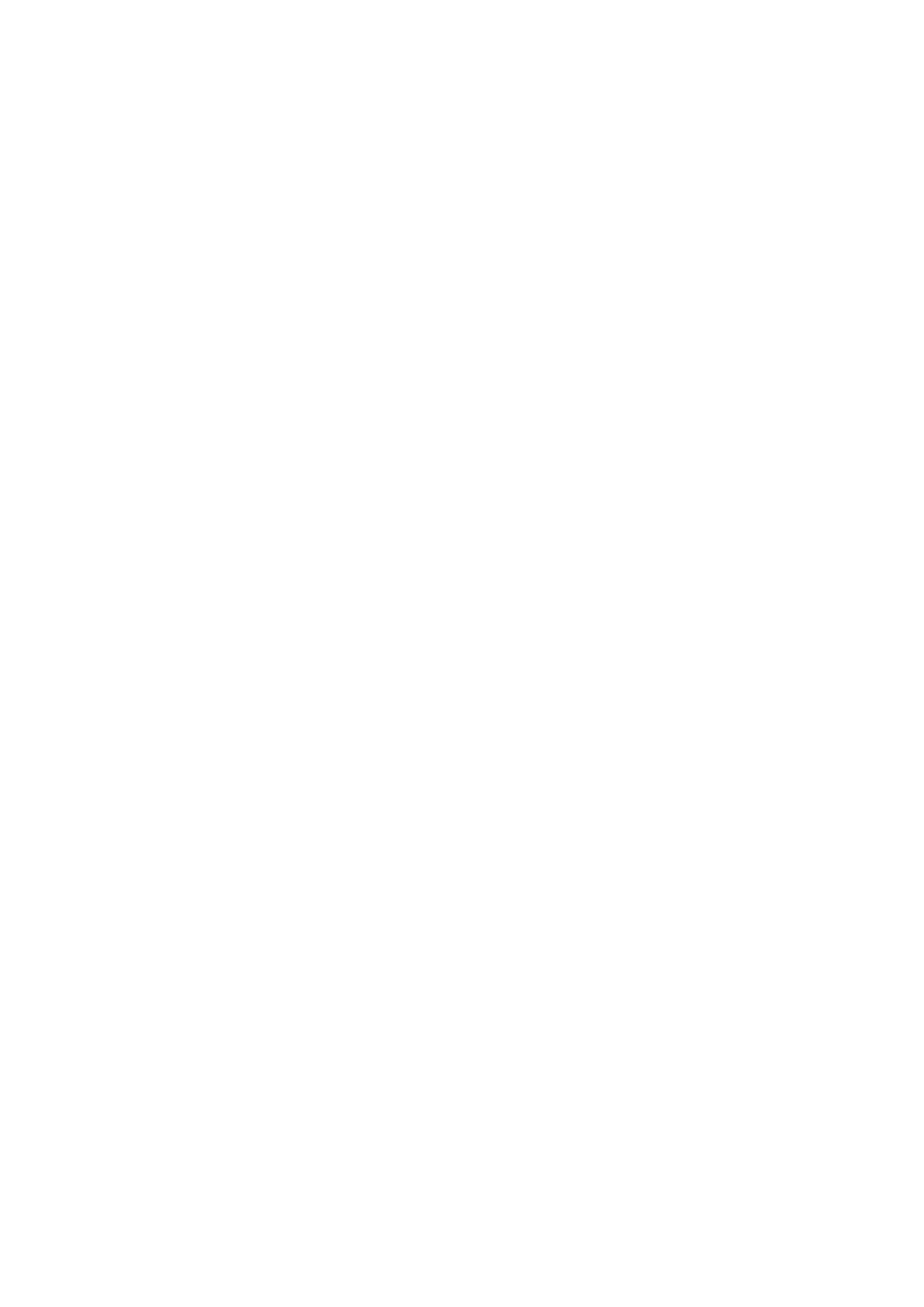# **The 'Authoritarian' Pull of Authoritarian State Capitalism: Public Perceptions of the 'China Model' and Asian Contenders<sup>1</sup>** Bridget Welsh and Alex Chang<sup>2</sup> (Draft: Please do not cite without the permission of the authors)

In this age where China is staking its' claim as a world superpower and its influence is extending globally, its model of development, known as the 'China model', is being touted as an alternative development trajectory. This model at its core broadly involves a pattern of authoritarian state capitalist-led development. Yet, there is no unanimity over the 'China model' as it is heavily debated among scholars and development practitioners. The origins of the debates began with discussions of the 'Beijing consensus' in 2004 with attention to economic development and have extended more recently into the non-democratic and institutional political features of China's political system. There is significant variation on what the 'China model' actually is and how it should be perceived both globally and within China. In these discussions, there is a missing element – an analysis of how the East Asian public views the 'China model.' We know very little of how ordinary citizens view the 'China model' and why. Do ordinary citizens see the 'China model' as something to follow? How does this compare with alternative models of development? Are there differences among publics in different East Asian countries? Are there differences among ordinary Chinese in how they perceive their model of development?

 This paper examines public perceptions toward the 'China model' in East Asia. Using the third wave data of the Asia Barometer Survey (ABS) collected from 2010-2012, we explore how the 'China model' is perceived and why. We take three different angles. First we analyze attitudes toward the 'China model' in East Asia in all of the counties except China, to show where and why the 'China model' has traction in the region. We complement this discussion with an analysis of what factors might explain variation in the attitudes towards the 'China model' across the region, using both macro and micro explanations. Second, we look at how the 'China model' compares with arguably the most similar authoritarian state capitalist-led prominent model in the region, the 'Singapore model.' Like China, Singapore has had a one-party dominant system and harnessed its economic gains through the use of state resources. This comparison allows us to further explore the underlying factors that explain the support for authoritarian state capitalism and illustrate how the model stands up in the region as a whole. Finally, we turn to how the Chinese view their model. We explore the level and variation of support toward the 'China model' in China itself, evaluating whether there are similarities among Chinese and other East

<sup>&</sup>lt;sup>1</sup> Data analyzed in this paper was collected by the Asian Barometer Project (2010-2012), which was co-directed by Professors Fu Hu and Yun-han Chu and received funding support from Taiwan's Ministry of Education, Academia Sinica and National Taiwan University. The Asian Barometer Project Office (www.asianbarometer.org) is solely responsible for the data distribution. The author(s) thanks the ABS for their support and endeavors. Special thanks are also due to Ang Wei Zheng for his assistance with background research for the paper. The views expressed herein are the authors' own.

<sup>2</sup> Bridget Welsh is Associate Professor of Political Science at Singapore Management University (bwelsh@smu.edu.sg) and Alex Chang is Assistant Research Fellow at Academia Sinica (chang626@gate.sinica.edu.tw).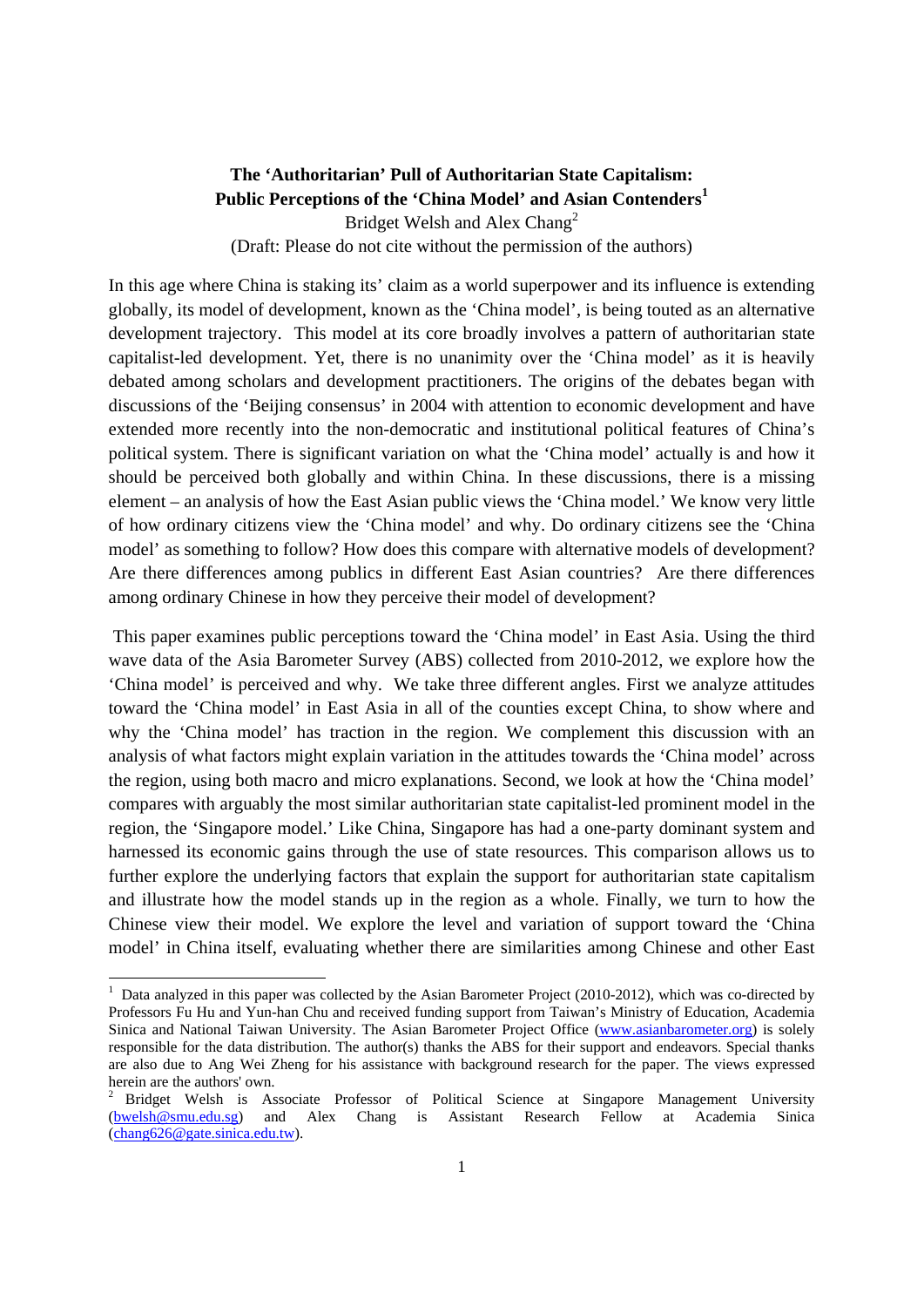Asians in their views of the 'China model.' These different angles of analysis illustrate that views of the 'China model' in East Asia vary considerably among countries and within countries, including in China. We also find that the pull of the 'China model' as a broad rubric to emulate is limited, even in China itself, but that the strongest supporters of the authoritarian state capitalist path are those that have authoritarian political attitudes.

#### **The China Model: No Consensus over the Beijing Consensus**

The 'China Model' emerged out of the discussions of the 'Beijing consensus' which began in 2004 with the publication of Joseph Cooper Ramo's *The Beijing Consensus*. 3 At its core was a recognition of China's growing economic influence and success, coupled with a perceived decline of American power and the US' limited ability to respond to the financial crisis of 2008- 2009. Analysis of the 'China model' among scholars has revolved around three different, but interrelated questions. These include the elements in the 'China model' itself, with views extending from strong proponents of a unique 'China model' of "state capitalism with Chinese characteristics" to others dismissing the existence of a model altogether. The second underlying theme has been the evolution and implications of the China model within China, both the short and long-term economic challenges and the political pressures resulting from China's development trajectory. There is intense debate on what are the implications of the current path of China. One feature that has emerged in the discussion of the evolution of the 'China model' has been a resistance to an essentialization of the China experience. The third issue associated with the 'China model' involves its applicability elsewhere. Questions surround whether it can travel to other countries and how it is being applied. This brings together the issue of China's influence globally, and its rising role as a super power. In each of these areas – elements, evolution/implications and applicability – there is limited consensus about the 'China model.' In fact, the one common theme regarding the 'China model' is ongoing debate.

Let's take each of the three themes in turn. The most scholarship has centered on different interpretations of the elements of the 'China model.' There are a variety of views that emphasize China's success to those less sanguine.<sup>4</sup> The discussion of the 'China model' is ideologically charged and mired with different views of China and the United States. The discussion has evolved from discussion of the 'Beijing consensus' – a term coined in response to the 'Washington consensus' – to more explicit use of the 'China model'. When first mooted the focus was on innovation-based development, economic success coupled with equality and a strong self-determined China vis-a-vie the United States.<sup>5</sup> From the onset, the discussion of the 'China model' blended domestic governance with its foreign policy. It is thus not surprising that

<sup>&</sup>lt;sup>3</sup> Joseph Cooper Ramo, *The Beijing Consensus*. (London: The Foreign Policy Centre, May 2004)

<sup>&</sup>lt;sup>4</sup> For good summaries of contemporary views of the China Model see: Chen Minglu & David S. Goodman (2012). "The China Model: one country, six authors." *Journal of Contemporary China*, *21*(73), 169-185; Scott Kennedy. (2010). 'The Myth of the Beijing Consensus' 77. *Journal of Contemporary China,* 19 (65): 461-77 and Matt Ferchen, (2012). "Whose China Model is it anyway? The contentious search for consensus." *Review of International Political Economy*: 1-31.

 $5$  Ramo, 2004.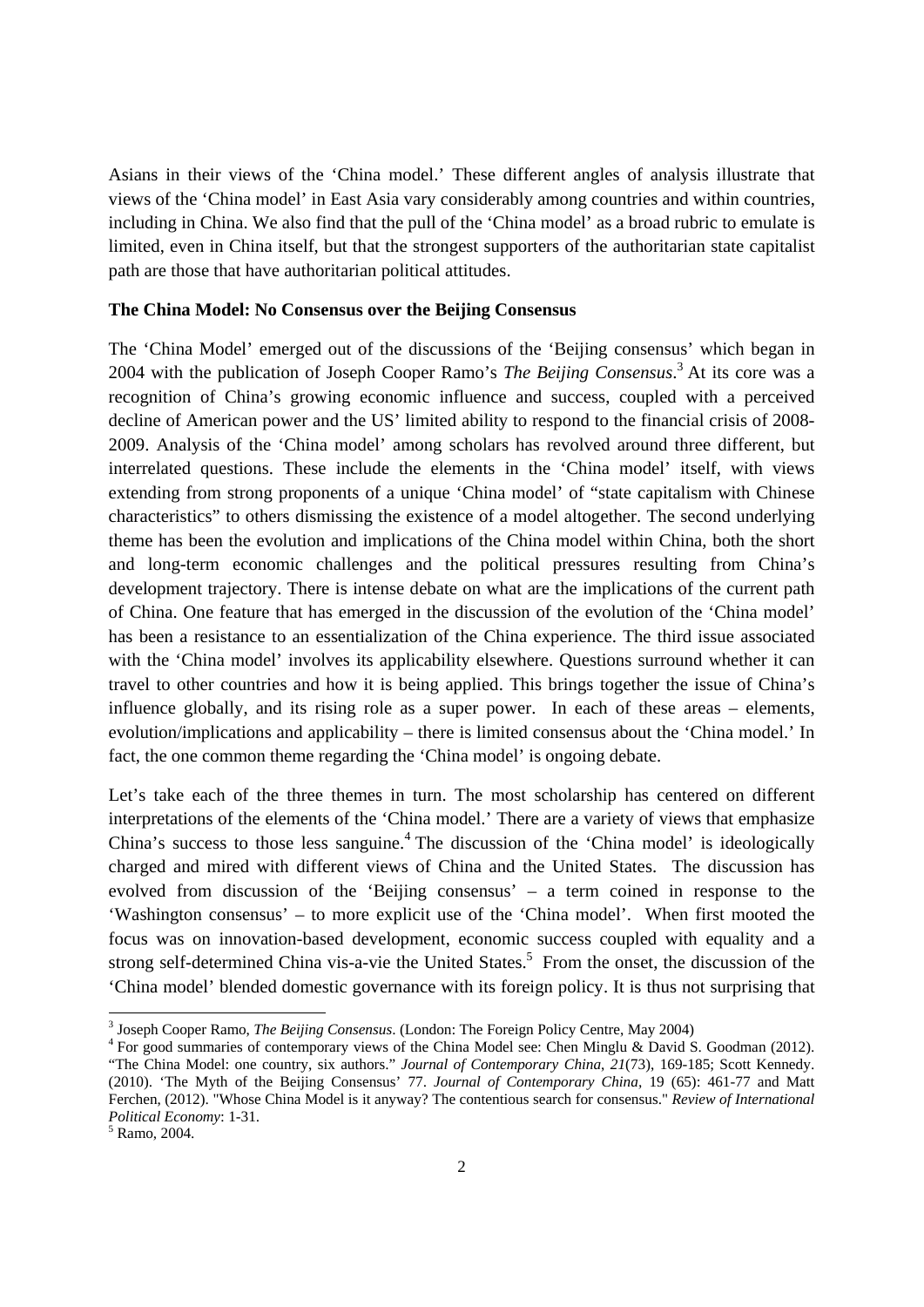the discussion has morphed into a variety of perspectives that often emphasize one dimension to the exclusion of others and cover a wide spectrum of issues. One current has centered on the international dimension, especially China's model in relation to the United States. We see, for example, in Stefan Halper's *The Beijing Consensus* an emphasis on his perceived threat that China poses for the United States and the resulting competition between these countries.<sup>6</sup> Other tacks have centered on China's uniqueness, such as Martin Jacques's *When China Rules the World*.<sup>7</sup> Jacques points to its' 'civilization-state,' scale, size and ethnic composition in highlighting China's rise. Other interpretations move beyond the unique 'China characteristics' to dissect the specific policies and conditions in China's political economy. Suisheng Zhao points to pragmatism and pro-growth developmental state as underscoring the model, while simultaneously arguing that political reforms have taken place to allow for adaptability, including changes in decision-making in the party, increased cadre accountability, and legal and party (Chinese Communist Party) reforms.<sup>8</sup> Yao Yang further examines the economic policies – identifying fiscal discipline, export orientation and the centrality of foreign direct investment.<sup>9</sup> While Barry Naughton challenges that there is a model, he also brings attention to the specific economic features in China's economy, namely its market size, labor abundance, transitional nature, internal competition, public ownership and series of incentives within the system that drive performance and reinforce the hierarchy of the CCP.<sup>10</sup> We see yet others focus primarily on the political dimensions, highlighting the authoritarian nature of the Chinese development experience. Early-on scholars such as Palmer and Ratner stressed an emphasis on China's 'illiberal" system, although their view was this was an advantage in their economic performance.<sup>11</sup> This praise of authoritarianism has yielded a sleigh of critics, such as Minxin Pei who view the authoritarian conditions as preconditions for weakness and political transformation.<sup>12</sup>

The complexity of the analysis of the China model is enhanced by debate over its evolution and implications. Where is China going? We see parallel emphasis on the international and domestic economic and political features and intertwined in the discussion of the 'China model.' Globally, the 'China model' has been touted as an emerging example for its response to the 2008 financial crisis. Baocheng Ji, for example, links China's recovery with its state capitalist structure. Within Asia, China's success in response to both the 1997 and 2008 crisis contributes to the robustness

<sup>6</sup> Stefan Halper. *The Beijing Consensus: How China's Authoritarian Model Will Dominate the Twenty-First Century.* (New York: Basic Books, 2010).

<sup>7</sup> Martin Jacques. *When China Rules the World: The Rise of the Middle Kingdom and the End of the Western World*. (London: Allen Lane, 2009)

<sup>8</sup> Zhao Suisheng (2010). The China Model: can it replace the Western model of modernization? *Journal of Contemporary China*, 19 (65), 419-436

<sup>&</sup>lt;sup>9</sup> Yao Yang. (2010) 'The China Model and its Future' in Ross Garnaut, J. Golley and L Song (eds.), *China: The Next Twenty Years of Reform and Development*. Canberra: The Australian National University Press, 39-52.

<sup>&</sup>lt;sup>10</sup> Barry Naughton. (2010) China's Distinctive System: can it be a model for others? Journal of Contemporary China 2010;19(65):437-460<br><sup>11</sup> N. Barma and E. Ratner. (2006). 'China's Illiberal Challenge' Democracy: A Journal of Ideas.. 1(2): 56-68.<br><sup>12</sup> Minzin Pei (2012) "Is CCP Rule Fragile or Resilient?' Journal of Democracy, 23/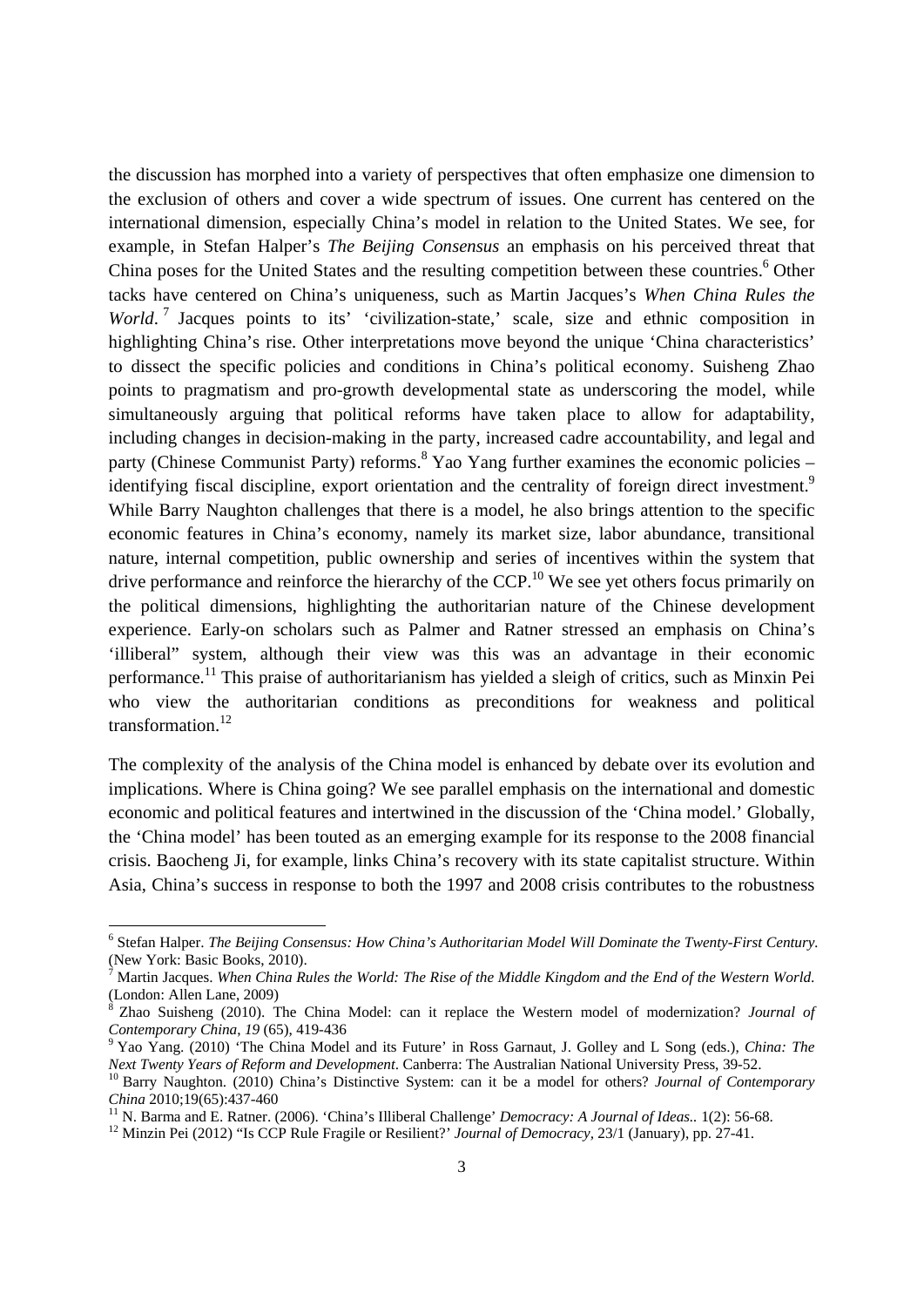of the China model in the region as a whole.<sup>13</sup> Implicitly and explicitly, the 'China model' is showcased as an alternative to that of the United States. The debate over the economic trajectory persists with greater attention to different dimensions of China's development path, from innovation to decentralization. Dali Yang chooses to emphasize decentralization and fiscal policy as the main elements of China's success and points to the class conflicts, social tensions and populist authoritarian response of the government to its evolution.<sup>14</sup> There are debates over the role of the private sector vis-a-vie the state and how to address the emergence of a growing middle class, as Bruce Dickson shows. 15 We also find intense debate over the political institutions. Scholars such as Francis Fukuyama point to the limited adaptability of political institutions,<sup>16</sup> while Ann Florini, Hairong Lai and Yeling Tan illustrate the adaptations.<sup>17</sup> Many scholars point to conflict and human rights challenges.<sup>18</sup> Debates over regime resilience continue as well, with more attention focusing on how China as an authoritarian state is an obstacle for democratic expansion in East Asia and a bastion for corruption.<sup>19</sup> Scholars also increasingly question the fundamental issue of equality, illustrating that China's development path has been one of increasing inequality. The lesson here is that interpretations of the 'China model' are changing, as China itself is changing.

Amidst the focus on the China-US relationship and domestic developments within China, there is also the export of the 'China model' to other parts of the developing world. In Asia, Africa and Latin America we find an emphasis on the extraction of natural resources – with the China model equated with involvement in the oil and gas sector and mining.<sup>20</sup> We also see the focus on valuefree international assistance and investment, notably in places such as Cambodia, Sri Lanka and Laos. China is seen as buttressing more authoritarian regimes without the same demands for political openness and transparency. The 'China model' as a model at home becomes a very different one when applied and experienced abroad. The applicability of the 'China model' abroad also touches on whether it can be replicated, with most recognizing the centrality of China's context for its success. Others see the 'China model' as an example, most obviously in Vietnam, where the China experience has explicitly been used as a base for economic policy.

<sup>13</sup> Baocheng Ji (2010). 'China's Economic Recovery and the China Model.' *Journal of Chinese Economic And Business Studies*, *8*(3), 215-226

<sup>14</sup> Dali Yang, (2006). 'Economic transformation and its political discontents in China: Authoritarianism, unequal growth, and the dilemmas of political development,' Annual Review of Political Science, 9143-164.

<sup>15</sup> Bruce Dickson, (2011). 'Updating the China Model,' Washington Quarterly, 34(4), 39-58

<sup>16</sup> Francis Fukuyama (2012) "The Patterns of History," Journal of Democracy, 23/1 (January), pp. 14-26.

<sup>17</sup> Ann Florini, Hairong Lai and Yeling Tan. China Experiments: From Local Innovations to National Reform. (Washington, DC: The Brookings Institution, 2012)

<sup>18</sup> See, for example, Peter Navarro,(2008). 'A Thousand points of conflict: The dark side of China's economic miracle.' Operations Research - Management Science: International Literature Digest Service 48(4/5): 361.

<sup>19</sup> Larry Diamond, (2012) "The Coming Wave," Journal of Democracy, 23/1 (January), pp. 5-13

<sup>20</sup> For examples, see: Martin Davies (2008). 'China's Developmental Model Comes to Africa.' Review of African Political Economy, 35(115), 134-137 and M. DeHart, (2012). 'Remodelling the Global Development Landscape: the China Model and South-South cooperation in Latin America.' Third World Quarterly, 33(7), 1359-1375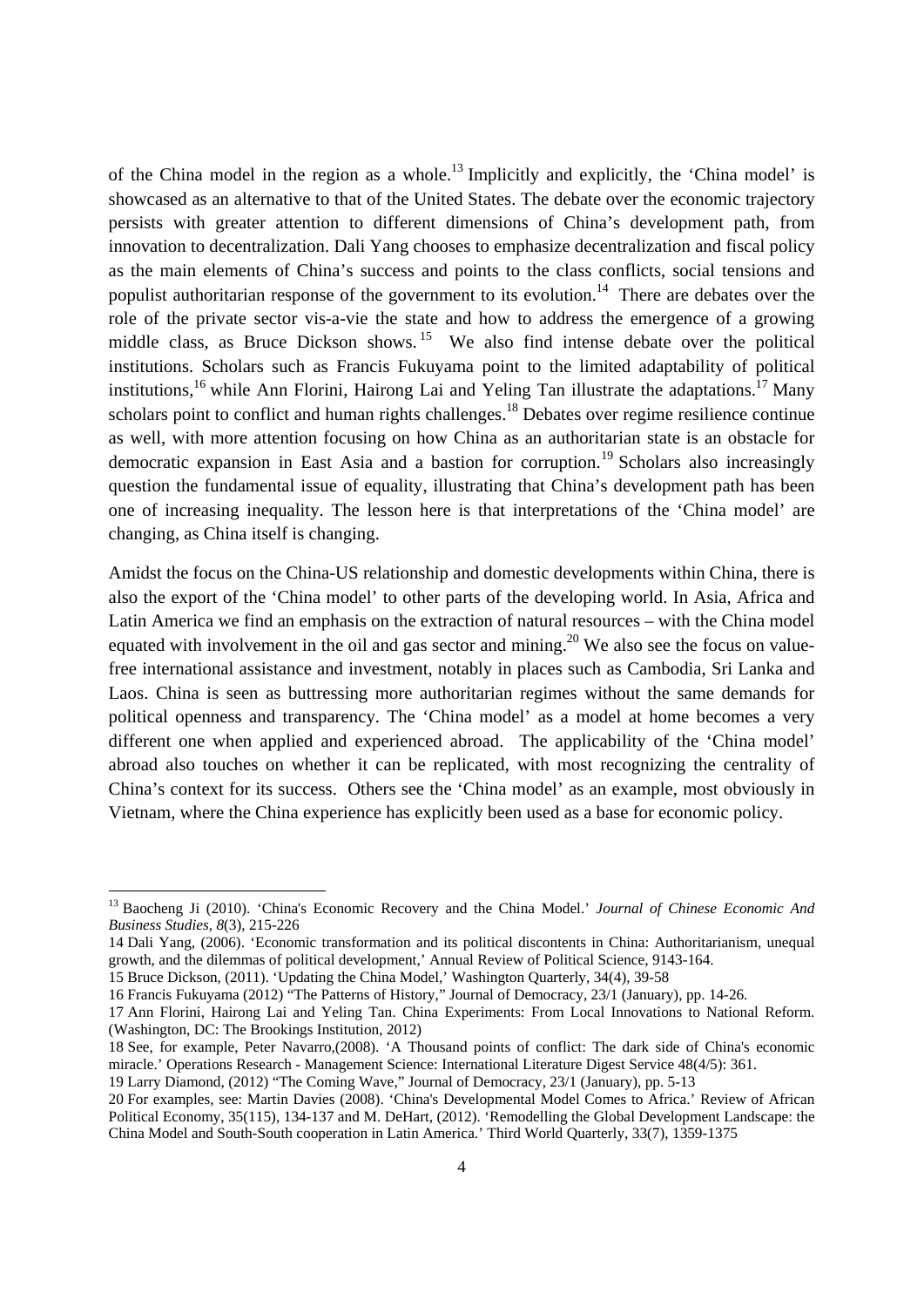In sketching out the different arenas of debate and their variation, the aim is to show that what the 'China model' means and how it is interpreted cannot be clearly identified. Disagreements among scholars persist and will continue. In moving from the concept to ordinary citizen perceptions, the ambiguity over the concept is only enhanced. The 'China model' as a concept lacks clear construct validity. As such, in assessing how ordinary citizens view the 'China model' the focus is on its core elements. The common features of the 'China model' we identify are: 1) state capitalism; 2) pro-market pragmatism; 3) illiberalism and 4) authoritarian rule. While there is little consensus, for example, on the issues of equality or the impact of corruption as part of the model, these elements have become part of the China development experience. Thus the 'China model' is extended to include 5) inequality and 6) corruption. This minimalist conceptualization, with all the limitations it involves, forms the basis for the analysis that follows. We will return to the challenges of conceptualization of the 'China model' below in the overall evaluation of public perceptions.

# **Understanding Authoritarian State Capitalist Development: Framing, Hypotheses and Methodology**

In order to examine public views of the authoritarian state capitalism we first began developing a multivariate model to evaluate individuals' selection of the China model using logit analysis. The ABS' focus is on political attitudes, and lacks a common set of questions about economic policy. There are no consistent core questions on views of government-linked companies, for example. We are unable to directly evaluate views of state capitalism and views of the market. Thus, in looking at how and why individuals might select the 'China model' and authoritarian other state capitalist led models as the path for their country to follow we draw from a combination of the political views, perceptions of China's influence and demographic features. Four sets of hypotheses underscored our analysis:

- 1. Democratic versus Authoritarian Attitudes: We expected to find that those individuals with more authoritarian political views, including more political traditional 'Asian values', would be more likely to select the China model (and in the regional comparison the Singapore model).
- 2. Governance Assessments: We also expected that respondents who accepted inequality and corruption are more likely to select the 'China model' for development (and in the regional comparison with the 'Singapore model,' less likely to accept corruption).
- 3. Socio-Economic (SES)/Demographic Factors We expected generational differences to shape political outlooks of authoritarian state capitalism. Given that China's development has been more pronounced in the last decade, we expected younger East Asians to be more likely to select the 'China model' and older citizens to support the 'Singapore model'.
- 4. Perceptions of China Finally we expected to find that those that perceived China as having strong influence and/or this influence was positive would also select the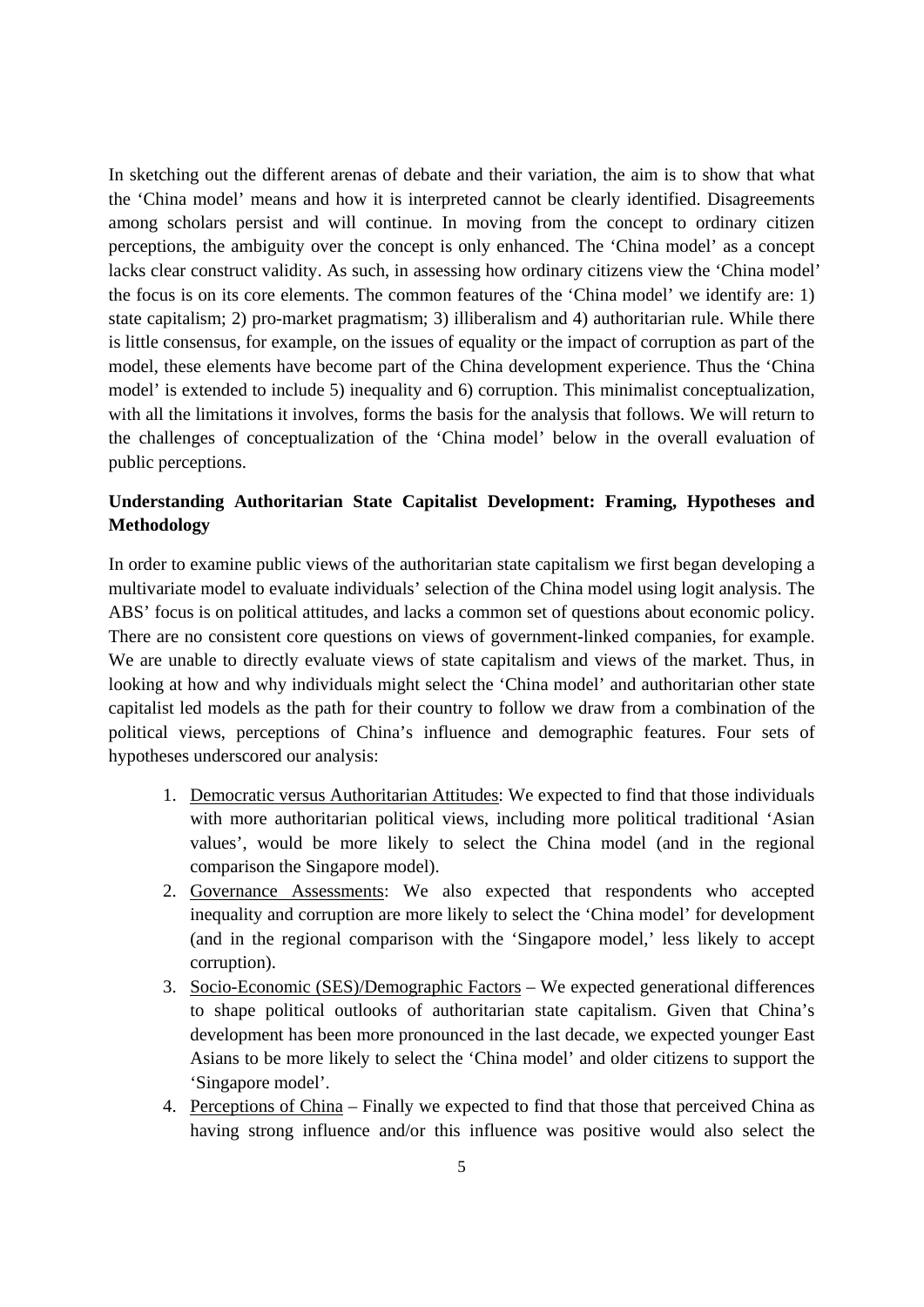'China model.' By comparison, we expected countries where Singapore has influence, would select this model instead.

Our statistical logit analysis builds on different questions with the details outlined in Appendix A. We begin by looking at those who selected the 'China model' and then move onto compare these respondents with those that chose the 'Singapore model,' before turning to the variation among Chinese themselves.

#### **Perceptions of the China Model: History and Attitudes**

We find that among the twelve Asian countries in the ABS (excluding Mainland China), views of the 'China model' vary. As shown in Chart 1, in Vietnam and Hong Kong, a fifth of the population, identify China as a model for their development, while in Taiwan and Japan this is less than 5%. The average support of the 'China model' across the region is 12.2% of citizens chose China as the example to follow in their development. For China's power and size, this is a relatively small share.



At a macro level, the variations in the level of selection of China as the model for development point to the historical relationships between individual countries and China. It is interesting to note that the highest identification of the 'China model' is Vietnam, which specifically followed the development trajectory of economic reform in the 1980s with the adoption of *doi moi*. It is also the regime that most closely resembles China, a dominant one party system that uses state capitalism to promote development. The other countries that have large shares of citizens identifying China as their model are Hong Kong and Thailand. Both countries have also explicitly linked their development with China from the 1990s, after the political handover of Hong Kong in 1997 and under the leadership of Thaksin Shinawarta (2001-2006) who pushed for closer ties with the China after the perceived failure of the United States to assist Thailand effectively in the wake of the 1997 Asian financial crisis. The conscious choice and efforts of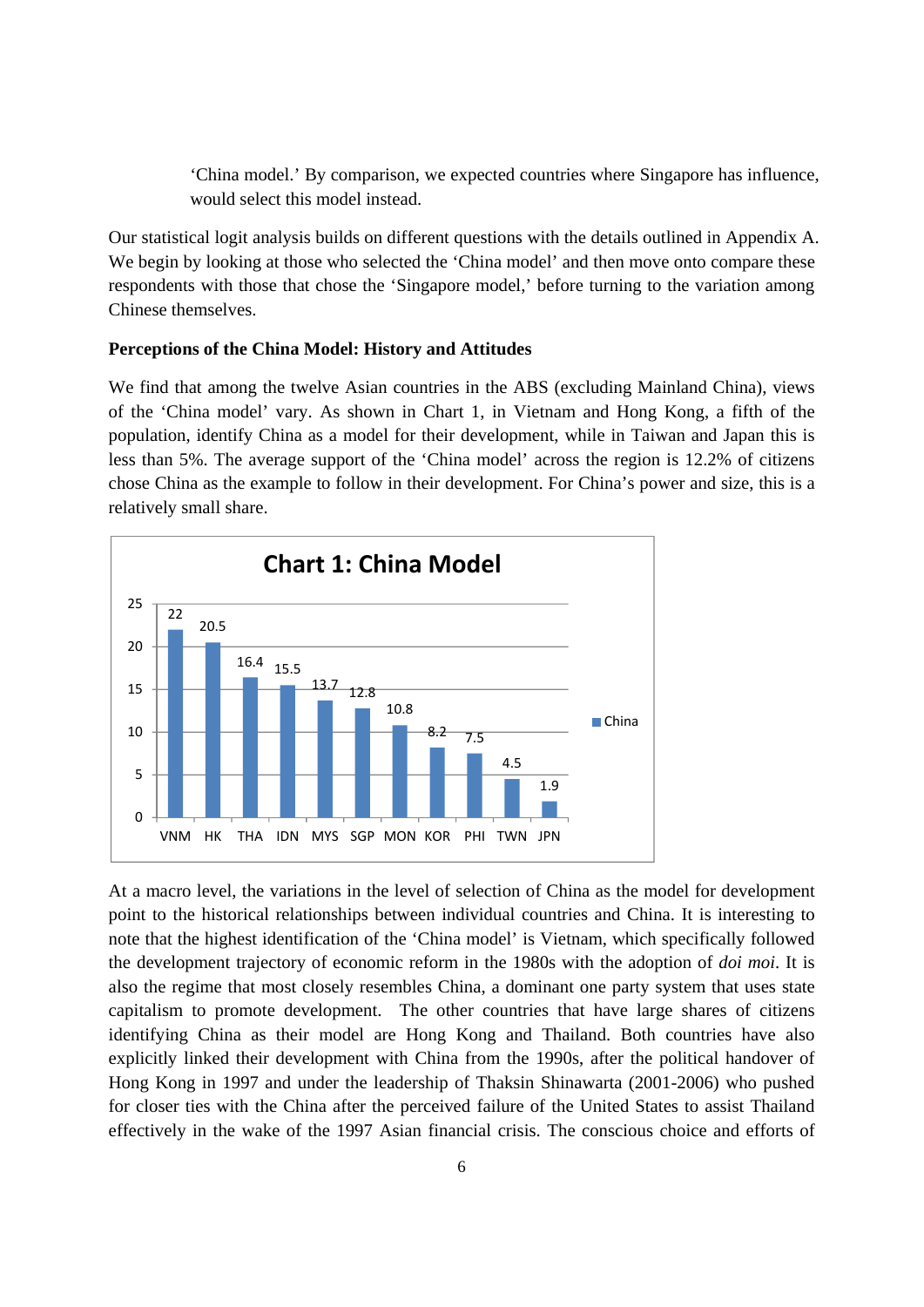leaders to link their own country's development with China correlates with more support for the 'China model'.

There are interesting macro observations on the countries that did not choose China as a model as well. Broadly, citizens in the more democratic countries (except Indonesia) did not select the 'China model,' namely Japan, Taiwan, Korea, the Philippines and Mongolia. Almost all the countries in Northeast Asia (with the exception of the territory of Hong Kong) had a lower share of citizens who choose the 'China model.' Given the long-standing suspicion and tensions that exist between Japan and China, and to a lesser extent Taiwan and China, it should not be a surprise that these two countries record the lowest levels of identification of China as a model to follow.

At an individual level of analysis, we find that the hypotheses above all had resonance in the selection of the 'China model,' as shown in detail in Table 1 below. They can be summarized as follows:

- Citizens that were explicitly more authoritarian in outlook (willing to forego elections) were more likely to select the 'China model'.
- Citizens that had more traditional political values, including support for a more paternalistic government, were more likely to select the 'China model'.
- Citizens that were more accepting of corruption were less likely to select the 'China model'.
- Citizens that valued equality were more likely to select alternative models of development than the 'China model'.
- Younger citizens were more likely to select the 'China model'.
- Males were more likely to select the 'China model'.
- Less educated citizens were more likely to select the 'China model'.
- Citizens that perceived China as having more influence and making a positive difference within their own country were more likely to select the 'China model'.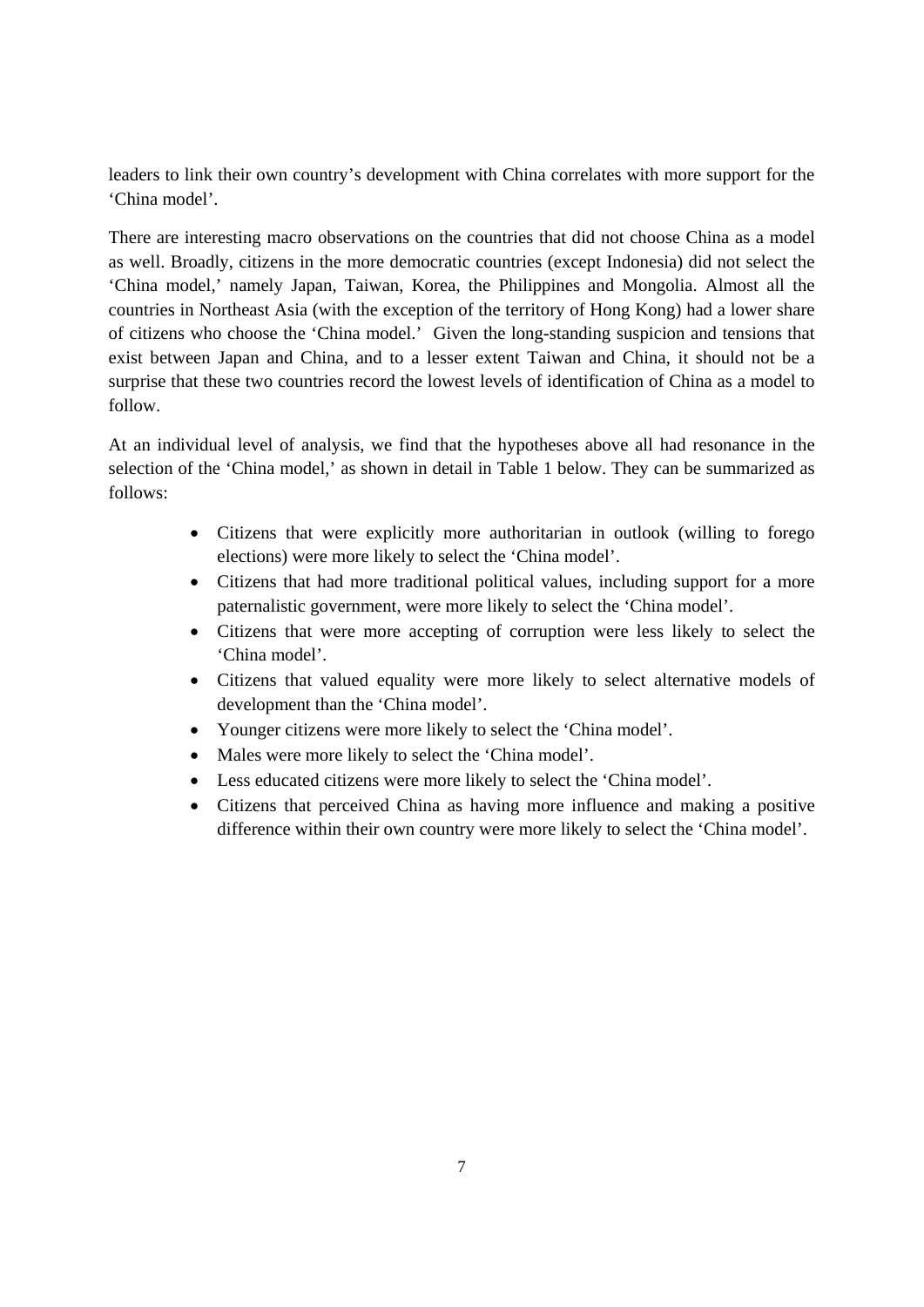# *Table 1:'China Model' Logit Analysis*

| Select China Model Coefficient<br><b>Intervall</b> |              |          | Std. Err. $z \qquad P >  z $ |       |                           | [95% Conf. |
|----------------------------------------------------|--------------|----------|------------------------------|-------|---------------------------|------------|
| Equality                                           | .0192497     | .0421237 | 0.46                         | 0.648 | $-0633113$ .1018107       |            |
| Anti-Corruption                                    | $-3706141$   | .0642468 | $-5.77$                      | 0.000 | -.4965356 -.2446927       |            |
| Paternalism1                                       | $-0897655$   | .0274086 | $-3.28$                      | 0.001 | -.1434854 -.0360457       |            |
| Paternalism2                                       | $-12523$     | .0270419 | $-4.63$                      | 0.000 | $-0.1782311$ $-0.0722288$ |            |
| Authoritarianism                                   | $-1679551$   | .0565742 | $-2.97$                      | 0.003 | -.2788385 -.0570717       |            |
| Political Traditionalism 1.401268                  |              | .1275249 | 10.99                        | 0.000 | 1.151324 1.651212         |            |
| Social Traditionalism                              | .100229      | .1002129 | 1.00                         | 0.317 | -.0961847 .2966426        |            |
| Urban/Rural                                        | .0311835     | .0930029 | 0.34                         | 0.737 | $-1510988$                | .2134659   |
| Education                                          | $-0528971$   | .0200219 | $-2.64$                      | 0.008 | -.0921393 -.0136549       |            |
| Age                                                | $-0.0199199$ | .0028476 | $-7.00$                      | 0.000 | $-0.0255011 - 0.0143387$  |            |
| Gender                                             | $-0.2852809$ | .0825826 | $-3.45$                      | 0.001 | $-.4471398-.123422$       |            |
| Income                                             | .0384003     | .034281  | 1.12                         | 0.263 | -.0287892 .1055897        |            |
| China Influence                                    | .3083584     | .0616735 | 5.00                         | 0.000 | .1874806 .4292361         |            |
| China Outlook                                      | .1182434     | .014445  | 8.19                         | 0.000 | .0899317 .1465551         |            |
| Constant                                           | $-2.300974$  | .5520416 | $-4.17$                      | 0.000 | -3.382955 -1.218992       |            |

| <b>Select Other Model</b><br>Interval] | <b>Coefficient</b> | Std. Err. |                | z     | P >  z |            | [95% Conf. |
|----------------------------------------|--------------------|-----------|----------------|-------|--------|------------|------------|
| Equality                               | .0825778           | .027189   | 3.04           | 0.002 |        | .0292883   | .1358673   |
| Anti-Corruption                        | $-5717823$         | .043371   | $-13.18$ 0.000 |       |        | -.656788   | -.4867766  |
| Paternalism1                           | $-0321269$         | .0179856  | $-1.79$        | 0.074 |        | $-0673781$ | .0031242   |
| Paternalism <sub>2</sub>               | $-1119376$         | .0180164  | $-6.21$        | 0.000 |        | -.1472491  | -.076626   |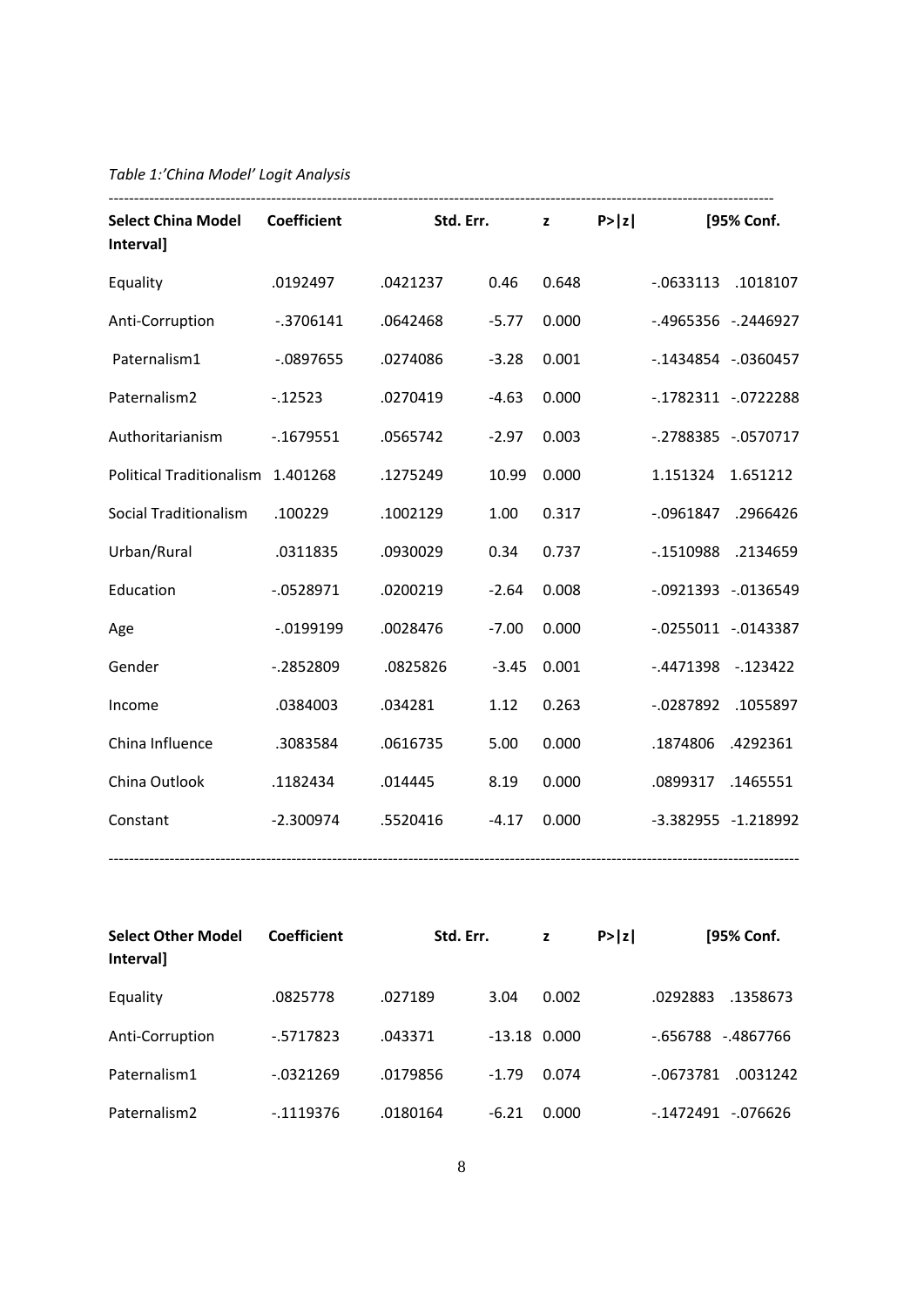| Authoritarianism         | $-1401195$   | .0391197 | $-3.58$        | 0.000 | -.2167928 -.0634462 |                          |
|--------------------------|--------------|----------|----------------|-------|---------------------|--------------------------|
| Political Traditionalism | .7118214     | .0824721 | 8.63           | 0.000 | .5501792            | .8734637                 |
| Social Traditionalism    | $-0.0436197$ | .0662102 | $-0.66$        | 0.510 | $-1733893$          | .0861498                 |
| Urban/Rural              | $-1471586$   | .0622657 | $-2.36$        | 0.018 | $-0.2691973$        | $-0.02512$               |
| Education                | .0048306     | .0135538 | 0.36           | 0.722 | $-0.0217343$        | .0313955                 |
| Age                      | $-0226997$   | .0018224 | $-12.46$ 0.000 |       |                     | $-0.0262716 - 0.0191278$ |
| Gender                   | $-1937709$   | .0537185 | $-3.61$        | 0.000 | -.2990573 -.0884845 |                          |
| Income                   | $-0709721$   | .0223482 | $-3.18$        | 0.001 | -.1147738 -.0271705 |                          |
| China Influence          | .1105535     | .0401548 | 2.75           | 0.006 | .0318516            | .1892555                 |
| China Outlook            | .024539      | .0097963 | 2.50           | 0.012 | .0053386            | .0437394                 |
| Constant                 | 2.706681     | .3608004 | 7.50           | 0.000 | 1.999526            | 3.413837                 |
|                          |              |          |                |       |                     |                          |

The results suggest strong affinity between the core elements in the 'China model' and selection of the model. Of particular interest is the affinity between authoritarianism and authoritarian state capitalism. We also note that positive views of China's influence and high perceived impact of China also contribute to the selection of China as a model. Most of the hypotheses framing the analysis were confirmed, with the explanatory relationship of low education and gender inclination toward the China model unclear. On the latter issue, the male domination of the political elite may be a contributing factor. The ABS results show that views of the 'China model' are shaped by macro and micro factors. While history and context do point to overall levels of selection of the 'China model,' the individual level of analysis illustrates that political attitudes towards China and development more broadly also influence views of the 'China model.'

#### **The 'Singapore Model' Comparison: Persistence of Attitudes, Affinity and Difference**

The persistence of values and history in the selection of authoritarian state capitalist development comes through when one compares the responses of citizens toward arguably the most similar model of development in the region, the 'Singapore model'. The average selection of the 'Singapore model' (excluding Singaporeans) was 12.2%, on par with the selection of the 'China model'. The state capitalist model of development has limited pull on an individual level.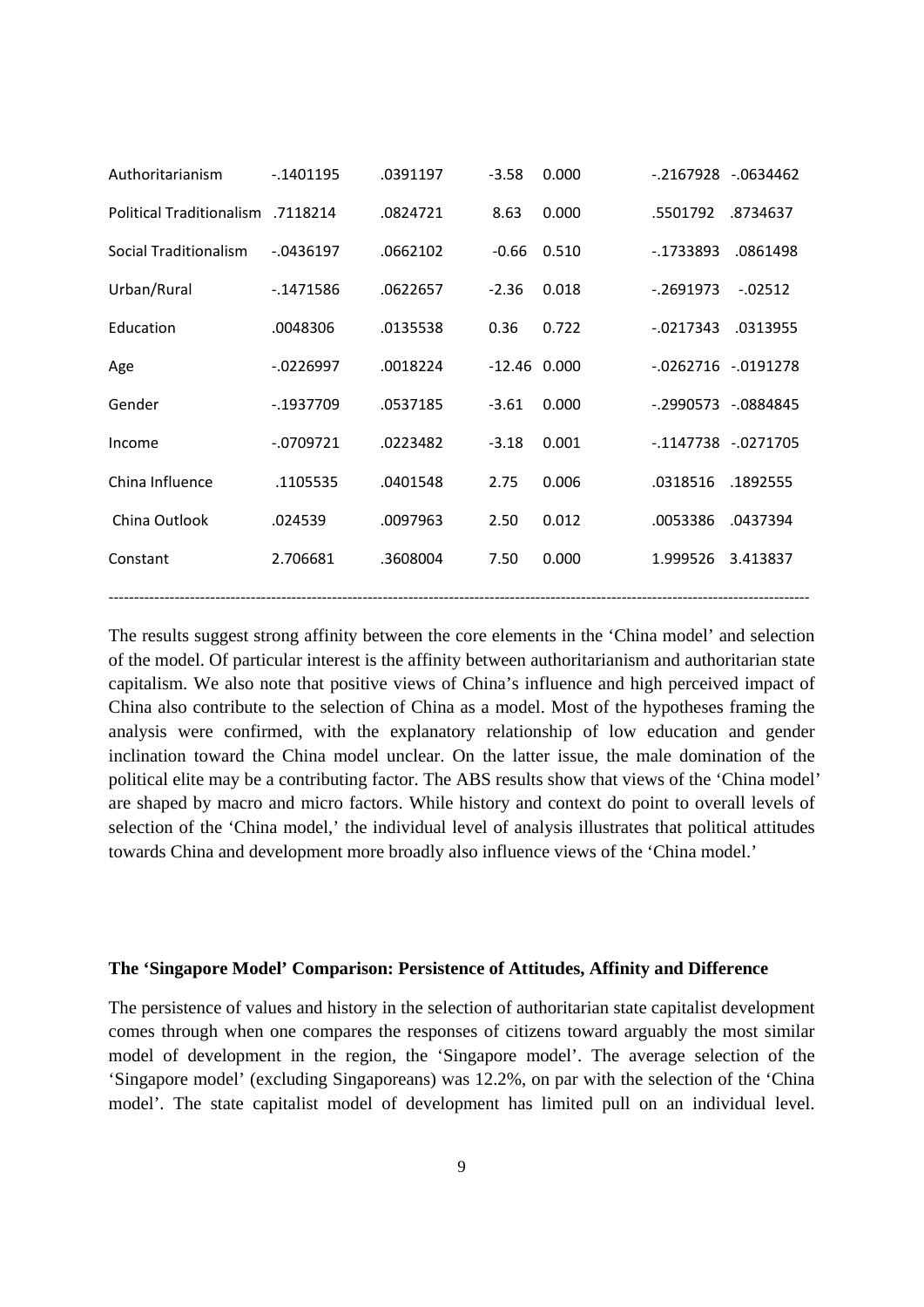Combined, however, the China and Singapore models were chosen by a quarter of the citizens in East Asia outside of their own respective countries.

The 'Singapore model' has striking similarities to that of the 'China model'. Foremost is the role of the state in the development pattern. While Singapore is seen as a globalized economy, the government has played a major role in the high level of economic growth in the practice of 1) state capitalism. This is through both a developmental state, leading to Singapore being labeled a 'dragon' and part of the East Asian miracle in the  $1990s$ <sup>1</sup> and the prominence of governmentlinked companies, such as Temasek Holdings, as part of the economy. A central feature of Singapore's development has been the role of management, as 2) pro-market pragmatism and adaptation has also been part of Singapore's economic success.<sup>22</sup> The response of Singapore in the SARS-related downturn of 2003 and the recovery after the financial crisis of 2008-2009 are held to be tied to intervention and careful policy management. Singapore is also 3) illiberal under the one-party dominant People's Action Party (PAP), and proud to be so. In the 1990s, the Singaporean PAP government (along with Malaysia and China) became the most vocal advocates of Asian values. This is in part due the central feature of 4) authoritarian rule in Singapore. There are regular elections, and these are increasingly competitive, but most scholars classify Singapore as an example of an electoral authoritarian system in which the position of the dominant party is secure. Where Singapore differs from China is in the areas of inequality and corruption. Singapore, unlike China, has never articulated equality as a goal in its economic development. The pattern is exactly the opposite, as meritocracy has been the rationale for the regime, although in practice as intergenerational elitism has become more pronounced and inequalities widened, inequality has taken on a different form. Singapore is also classified as non-corrupt by most international reviews, although concerns that have been raised about conflict of interests in the appointments in public and publicly linked companies and universities. These are more gray areas of assessment, and usually are not directly tied to business in the private sector, where most of the corruption studies by organizations such as Transparency International are carried out.

There are other areas where the Singapore model stands out from that of China. The most notable are in the specific policies adopted and the historical and geopolitical context. Singapore's small size and skilled planning-oriented public civil service<sup>23</sup> has been seen to contribute to its success, along with its comparative advantage geographically along critical trade routes. The investment in education, limited expenditure on health care and lean social security instruments have been highlighted by the World Bank as features of the Singapore model, under

<sup>21</sup> Ezra Vogel, Four Little Dragons: The Spread of Industrialization in East Asia. (Cambridge: Harvard University Press, 1991).

<sup>22</sup> Wee, CJW-L. (2012). 'The end of disciplinary modernisation? The Asian economic crisis and the ongoing reinvention of Singapore.' Third World Quarterly, 22(6), 987-1002

<sup>23</sup> Joan C. Henderson, (2012). 'Planning for Success: Singapore, the Model City-State?' Journal of International Affairs, 65(2), 69-84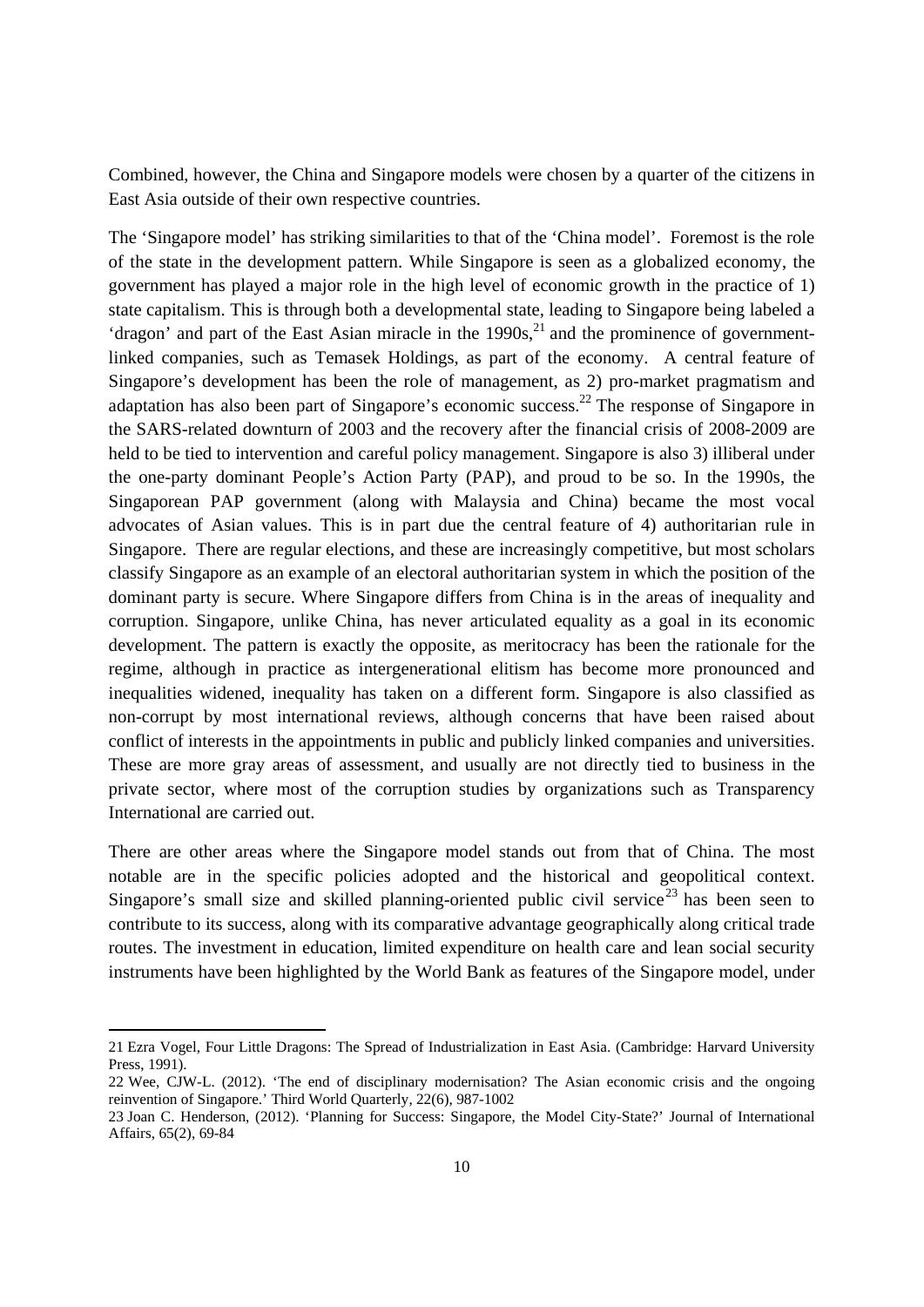the label of a Confucian model of social policy.<sup>24</sup> Another area where Singapore is used as a model is in its housing policy, as an example of welfare and careful allocation of state resources.25 All of these areas point to value-added areas of state investment within society. While some of these areas, such as housing, have come under debate due to the rising costs of affordable housing (an issue in the 2011 election campaign) and there are widening inequalities in the society, the Singapore model stands out comparatively for its people-centered investment, its paternalism.

Singapore's perceived success has served to attract others in East Asia to its development model. Chart 2 shows the different levels of selection of the 'Singapore model' across East Asia. Two countries, Taiwan and China, ethnically similar to the Chinese-dominated Singapore, look to Singapore as a model, with 24% and 20.7% of their citizens choosing Singapore as a model. Singapore for many in these two countries serves as an ideal to reach, with its high per capita income \$59,000 per capita, and continued high economic growth performance. For countries like Taiwan and Korea, where 16.7% of citizens selected Singapore, there is recognition that Singapore has successfully moved its economy towards developed status, while their own economies have comparatively lagged. Interestingly, the territory that has the most common features with Singapore, Hong Kong, is among the lowest number of respondents to select the Singapore model at 6.4%. Hong Kongers are more likely to look to China than Singapore.



<sup>24</sup> Habibullah Khan. "Social Policy in Singapore: A Confucian Model?". The International Bank for Reconstruction and Development. Washington D.C.: The World Bank, 2001. See also Sarosh, K., Christopher L, E., & Alvin, H. (2012). 'An Assessment of the Singapore Skills Development System: Does it Constitute a Viable Model for Other Developing Countries?.' World Development, 301461-1476.

<sup>25</sup> Sock-Yong Phang. (2007). The Singapore model of housing and the welfare state. In, Housing and the new welfare state : Perspectives from East Asia and Europe. (London: Bepress, 2007), pp. 15-44. See also Chua Beng Huat. Political Legitimacy and Housing: Singapore's Stakeholder Society. (London: Routledge Press, 1997)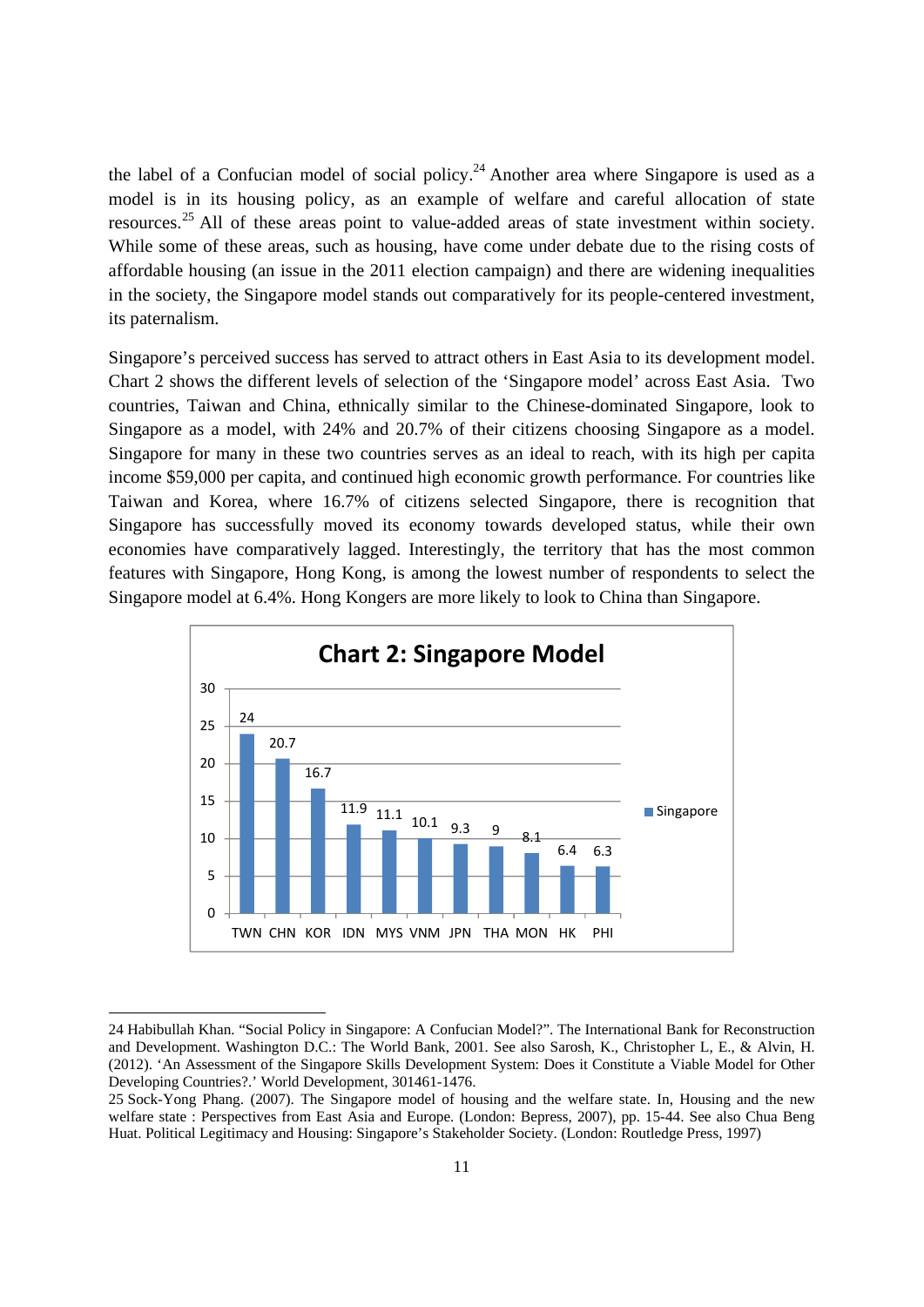The relationship between China and Singapore has less to do with moving the economy to another level, but can be seen as a product of government focus on the model. There has been an interesting fascination for the Singapore model in China, with Chinese leaders studying how Singapore has managed to develop with a secure position for the dominant party the PAP.<sup>26</sup> As was the case with Vietnam and China, there is a parallel touting of Singapore as a model to follow, at least among some in China's political elite, and this has spilled over into public perceptions.

Singapore also was selected by its Southeast Asian neighbors as a model, from Indonesia (11.1%) to the Philippines (6.4%). There is very little difference between the countries that have had open animosity towards Singapore – Indonesia and Malaysia – and those that have had a closer relationship such as Thailand. Only in the Philippines, which has lagged behind in development in the region as a whole, is there a marked difference in lower levels of selection. The dominant model for the Philippines is the it's' former colonial power, the United States. Unlike the case of China, historical tense bilateral relationships do not appear to contribute to sharp variations in the selection of Singapore as a model. This is in part due to the fact that regional bi-0lateral tensions in Southeast Asia have not had the same level of violence and threat. The common macro explanation of these authoritarian state capitalism models is affinity and promotion of the model by government elites.

The similarities between the Singapore and China models extend into the findings on an individual level. There are similar explanations in why citizens chose the Singapore model. The findings detailed in Table 2 and summarized below include:

- Citizens that had more traditional political values, including support for a more paternalistic government, were more likely to select the 'Singapore model'.
- Citizens that were less accepting views toward corruption were more likely to select the 'Singapore model'.
- Citizens that valued equality were more likely to select alternative models of development than the 'Singapore model'.
- Older citizens were more likely to select the 'Singapore model'.
- Males were more likely to select the 'Singapore model'.

- More educated citizens were more likely to select the 'Singapore model'.
- More urbanized citizens were more likely to select the 'Singapore model'.
- Citizens that perceived China as having a positive influence were more likely to select the 'Singapore model'.
- In contrast to the 'China model' there was no relationship between citizens were explicitly more authoritarian in outlook (willing to forego elections) and the

<sup>26</sup> John Wong. (1998). 'China's fascination with the development of Singapore.' Asia-Pacific Review, 5(3), 51-63 and Florini, Hairong and Tan (2012), pp. 36-38.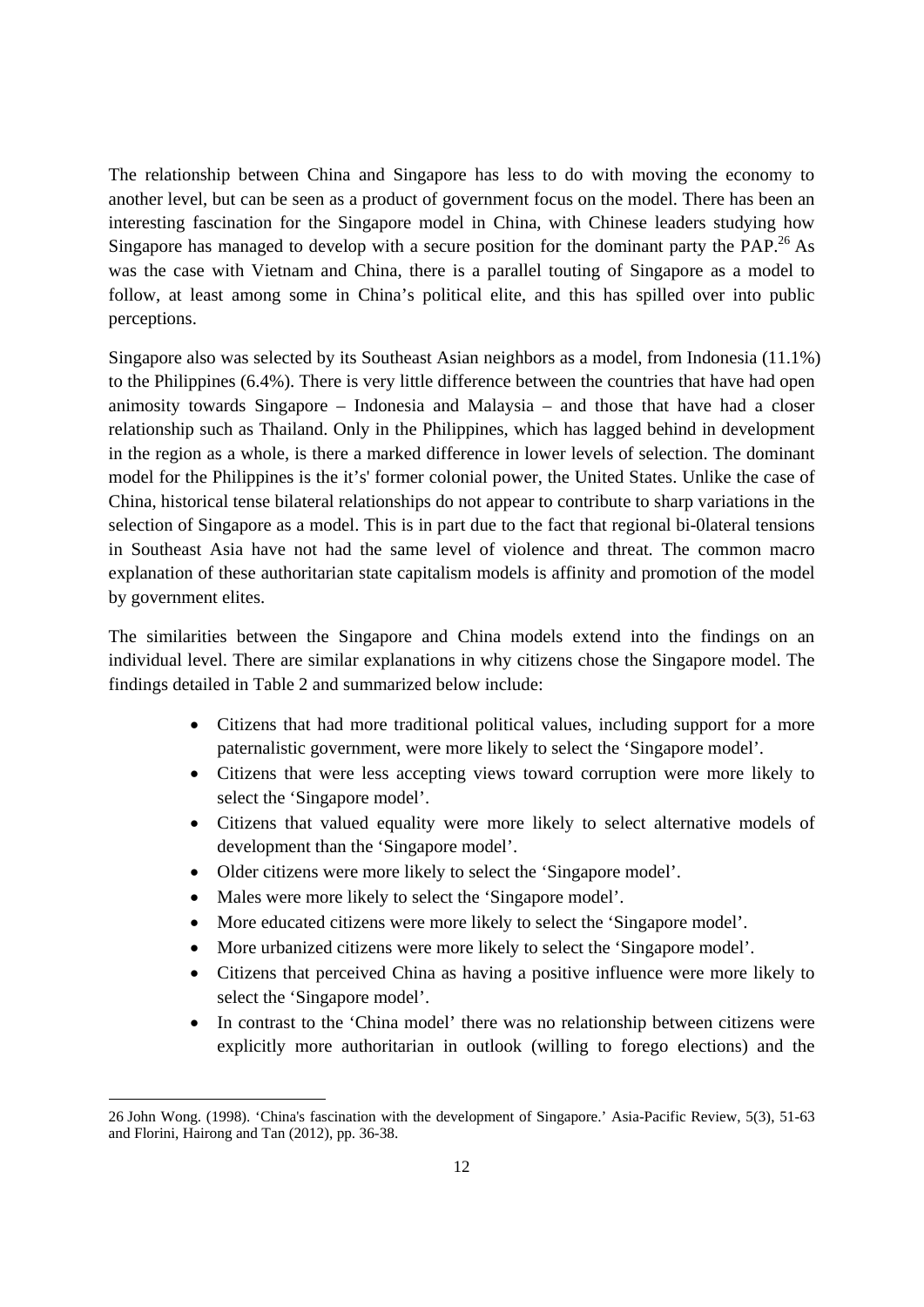selection of the 'Singapore model'. Paternalism and Asian values, however did persist in shaping the selection of the 'Singapore model' however.

# Table 2: 'Singapore Model" Logit Analysis

| <b>Singapore Model</b><br>Interval] | <b>Coefficient</b> | Std. Err. |             | $\mathbf{z}$     | P >  z         | [95% Conf.                  |
|-------------------------------------|--------------------|-----------|-------------|------------------|----------------|-----------------------------|
| Equality                            | .0029716           | .0403362  | 0.07        | 0.941            |                | .0820292<br>$-.0760859$     |
| China Influence                     | .2567642           | .0605257  | 4.24        | 0.000            |                | .138136<br>.3753923         |
| Anti-Corruption                     | $-.4205786$ .      | 0671464   | $-6.26$     | 0.000            | $\blacksquare$ | .552183 -.2889742           |
| Paternalism1                        | $-.0514887$ .      | 0263974   | $-1.95$     | 0.051            |                | $-0.1032265$<br>.0002492    |
| Paternalism2                        | $-.1011159$        | .0261652  | $-3.86$     | 0.000            |                | $-0.1523987$<br>$-0.049833$ |
| Authoritarianism                    | $-.0027408$        | .0565509  | $-0.05$     | 0.961            |                | $-1135784$<br>.1080969      |
| Political Traditionalism .4347815   |                    | .1208854  | 3.60        | 0.000            |                | .1978504<br>.6717126        |
| Social Traditionalism               | $-.0020029$        | .0969547  | $-0.02$     | 0.984            |                | $-0.1920307$<br>.1880248    |
| Urban/Rural                         | $-.4054845$        | .0941185  |             | $-4.31$ $0.000$  |                | -.5899533 -.2210156         |
| Education                           | .0517352           | .0205444  | 2.52        | 0.012            |                | .011469<br>.0920015         |
| Age                                 | $-0.019673$        | .0027033  | $-7.28$     | 0.000            |                | -.0249715 -.0143746         |
| Gender                              | $-0.2570861$       | .0790523  | $-3.25$     | 0.001            |                | -.4120258 -.1021464         |
| Income                              | $-0.028632$        | .0323534  | $-0.88$     | 0.376            |                | $-0920434$<br>.0347794      |
| China Outlook                       | .0100672           | .0141722  | 0.71        | 0.477            |                | $-0.0177099$<br>.0378443    |
| Constant                            | .3664211           | .5291129  | 0.69        | 0.489            |                | 1.403463<br>$-0.6706212$    |
| <b>Select Other Model</b>           | Coif.              | Std. Err. | $\mathbf z$ | P >  z           |                | [95% Conf. Interval]        |
| Equality                            | .0643044           | .0287241  | 2.24        | 0.025            |                | .0080062<br>.1206027        |
| China Inflluence                    | .126196            | .0419679  | 3.01        | 0.003            |                | .0439405<br>.2084515        |
| Anti-Corruption                     | $-.4922964$        | .0486381  |             | $-10.12$ $0.000$ |                | -.5876254 -.3969674         |
| Paternalism1                        | $-062917$          | .0188425  | $-3.34$     | 0.001            |                | -.0998476 -.0259864         |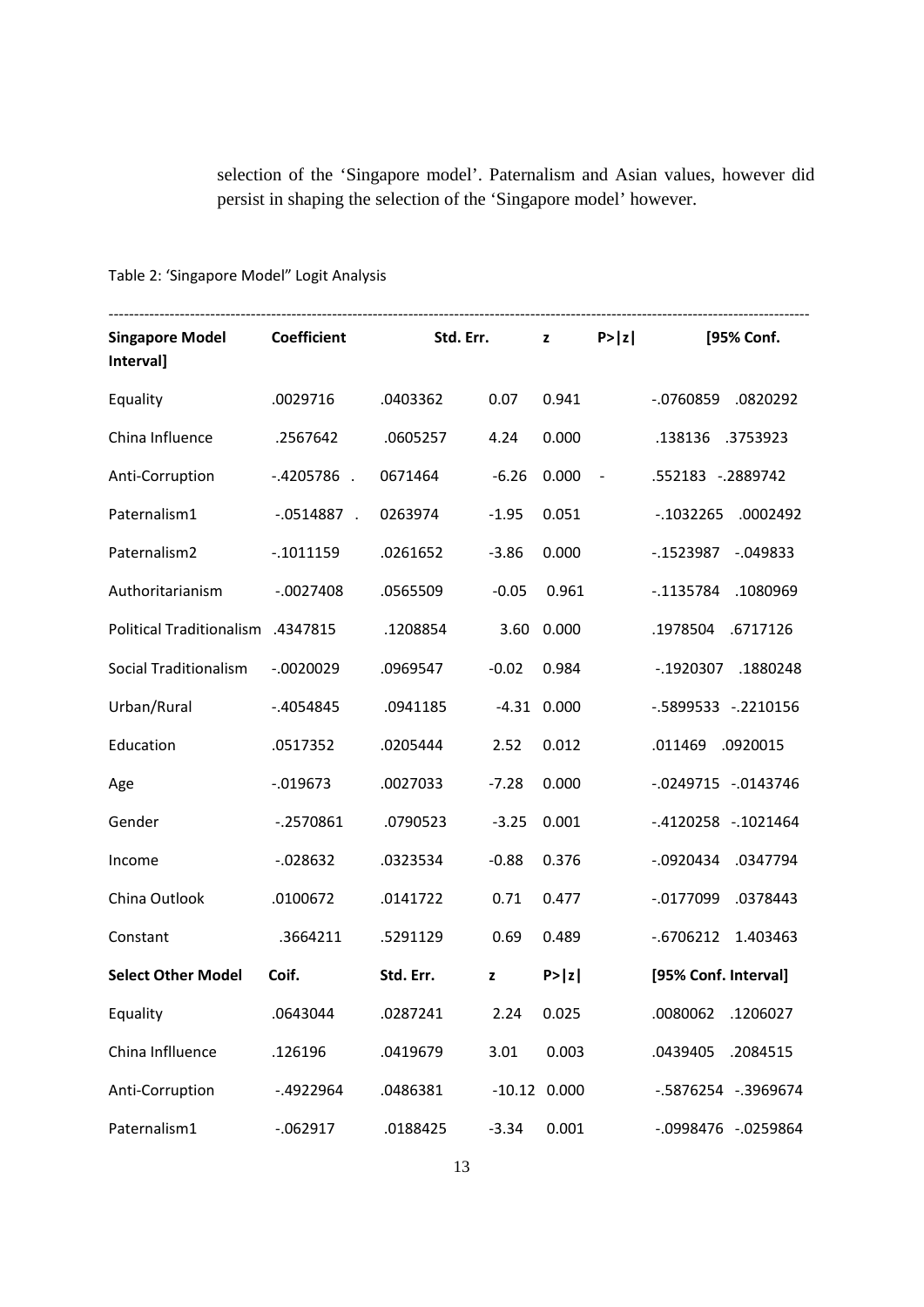| Paternalism <sub>2</sub>                     | $-1057444$ | .018783   | $-5.63$        | 0.000  | $-0.1425584 - 0689304$   |                      |
|----------------------------------------------|------------|-----------|----------------|--------|--------------------------|----------------------|
| Authoritarianism                             | $-1978887$ | .0408943  | -4.84          | 0.000  |                          | $-.2780401-.1177373$ |
| <b>Political Traditionalism</b> .9930734     |            | .0872609  | 11.38          | 0.000  | .8220451                 | 1.164102             |
| <b>Select Other Model (cont) Coefficient</b> |            | Std. Err. | z              | P >  z | [95% Conf. Interval]     |                      |
| Social Traditionalism                        | .0600464   | .0694779  | 0.86           | 0.387  | $-0761278$               | .1962207             |
| Urban/Rural                                  | $-1631637$ | .065172   | $-2.50$        | 0.012  | -.2908985 -.0354288      |                      |
| Education                                    | $-0118476$ | .0142751  | $-0.83$        | 0.407  | $-0398262$               | .016131              |
| Age                                          | $-0224028$ | .0019235  | $-11.65$ 0.000 |        | $-0.0261728 - 0.0186328$ |                      |
| Gender                                       | $-1583942$ | .0567248  | $-2.79$        | 0.005  | $-.2695729-.0472156$     |                      |
| Income                                       | $-0759553$ | .023437   | $-3.24$        | 0.001  | $-0.1218909 - 0300197$   |                      |
| China Outlook                                | .049131    | .0101248  | 4.85           | 0.000  | .0292867                 | .0689754             |
| Constant                                     | 1.74044    | .377643   | 4.61           | 0.000  | 1.000274                 | 2.480607             |
|                                              |            |           |                |        |                          |                      |

The findings highlight common threads between citizens who select the' Singapore model; with that of China – paternalism, acceptance of inequality and a male tilt in the selection of these models. Singapore, like China, is known for the predominance of men in the political elite. Yet, there are noteworthy differences. Older East Asians were more likely to select Singapore, which was the opposite of the pattern with China. Those that rejected corruption opted for the Singapore model, while those that accepted corruption chose the 'China model.' The urban character of Singapore attracted urbanites, and importantly authoritarian values were not a key determinant in choosing the 'Singapore model.' On many levels state capitalism has common features, attracting those that want a more paternalistic government, but there is recognition of difference among the models. China attracts those with more authoritarian views, for example, while Singapore has more appeal to higher educated citizens usually in the more urban areas. East Asians make distinctions among the models, recognizing key differences in the experiences of China and Singapore, despite their similar features of the models.

#### **Choosing Home: Chinese and the 'China Model'**

We turn now to the third angle of our analysis, how the Chinese view the 'China model' and why. Scholars highlight that within China there is considerable debate on what should be the 'China model,' an issue that has been heightened over the Bo Xilai affair and the political transition.<sup>27</sup>

<sup>27</sup> David Kelly. (2011) 'Chinese Political Transition: Split in the Princeling Camp?' East Asia Forum. March 21. Ferchen, 2012. http://www.eastasiaforum.org/2011/03/21/chinese-political-transition-split-in-the-princeling-camp/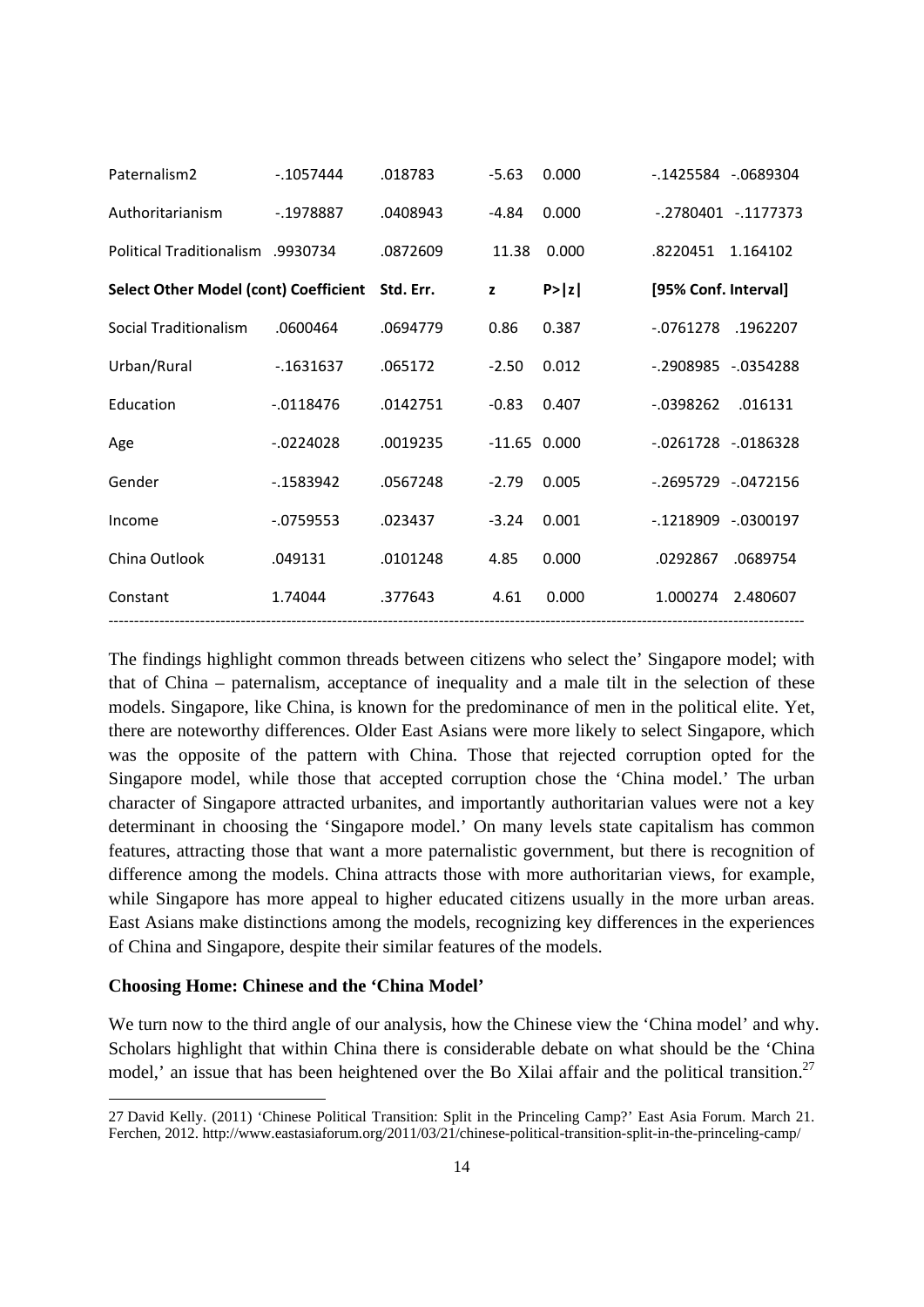Matt Ferchen, for example, argues that there are two groups – the New Left articulating a distinct 'China model' from that of the Washington consensus and China's Liberals who are more critical of the current development trajectory, going as far to oppose the idea of a 'China model' altogether. 28 Elites are debating the steps ahead for China and rethinking the country's development trajectory.

From the perspective of ordinary citizens, this ongoing debate within China illustrates the challenges in assessing the 'China model'. Many do not understand what the 'China model' is, and, for many, the 'China model' means different things. There is the continued challenge of construct validity. The ABS results show that only a third (996) of the respondents choose not to answer the model question in China altogether, considerably lower than in other countries.

This noted, the results on the selection of East Asians selecting their own country are interesting. Chart 3 illustrates the variation among East Asians in the selection of their own model. Of all the model options, the choice of their own country had the most support, averaging 26.3%. We can see considerable variation with an overwhelming majority of Japanese choosing their own country as a model at 55% and surprisingly no one in the Philippines chose their own country. In China, a 27.2% of respondents chose their own model, close to the average of all the countries in East Asia. The Chinese did not stand out among other countries in selecting their own path.



Who were the Chinese that opted for their model? The ABS 2010-12 results confirmed the persistent importance of authoritarian views in the selection of the 'China model', including the significance of political traditionalism. They are summarized below and detailed in Table 3 below:

<sup>28</sup> Ferchen, (2012), pp. 15-20.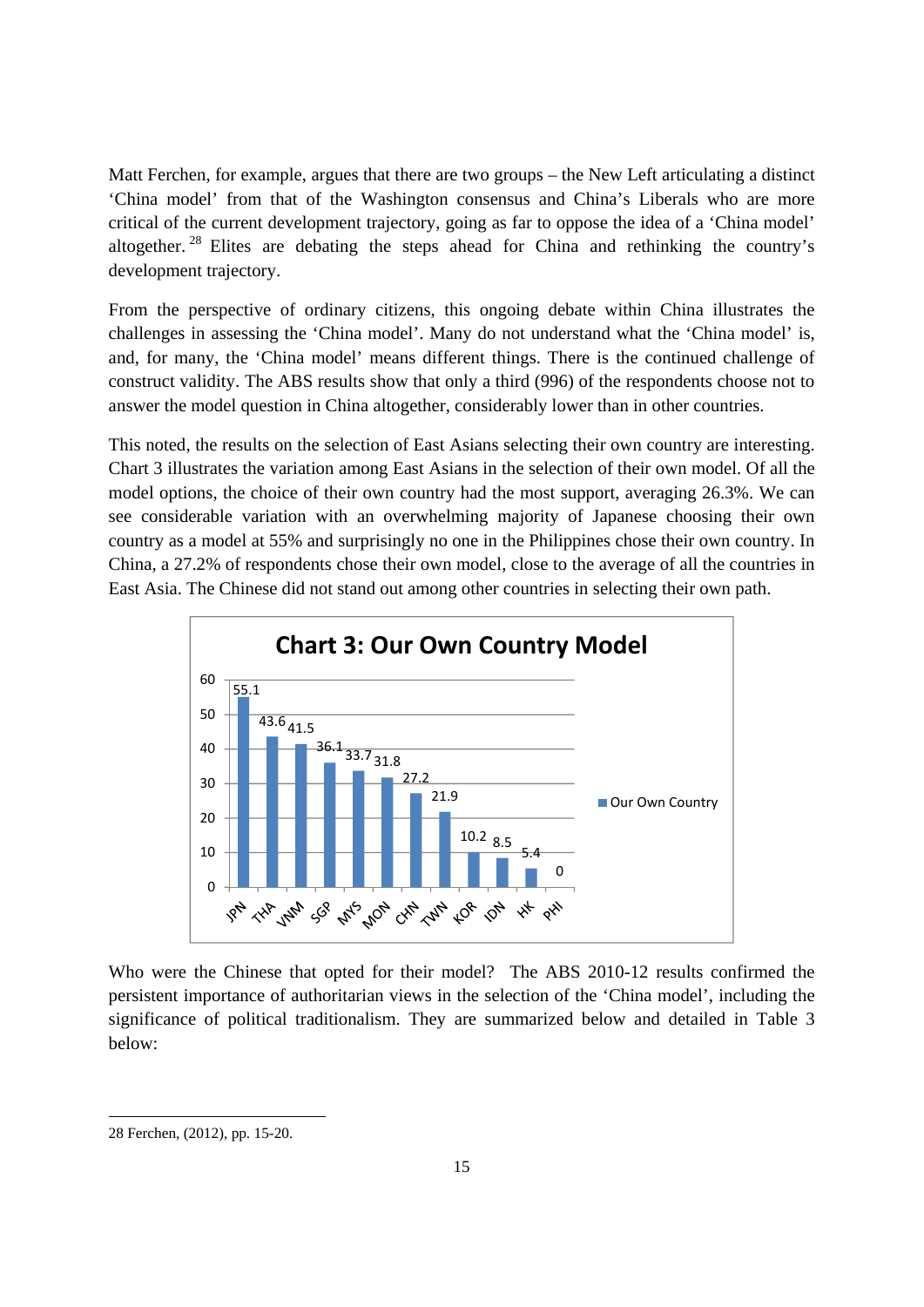- Chinese citizens that were explicitly more authoritarian in outlook (willing to forego elections for strong leader) were more likely to select the 'China model'.
- Chinese citizens that had more traditional political values, were more likely to select the 'China model'. Unlike the selection of the China and Singapore model in other parts of the East Asia, views of paternalism did not shape the perceptions of Chinese citizens.
- Chinese citizens that perceived their government as less corrupt were more likely to select the 'China model'.
- Older Chinese citizens were more likely to select the 'China model'.
- Females were more likely to select the 'China model'.
- Less educated Chinese citizens were more likely to select the 'China model'.
- Rural Chinese citizens were more likely to select the 'China model'.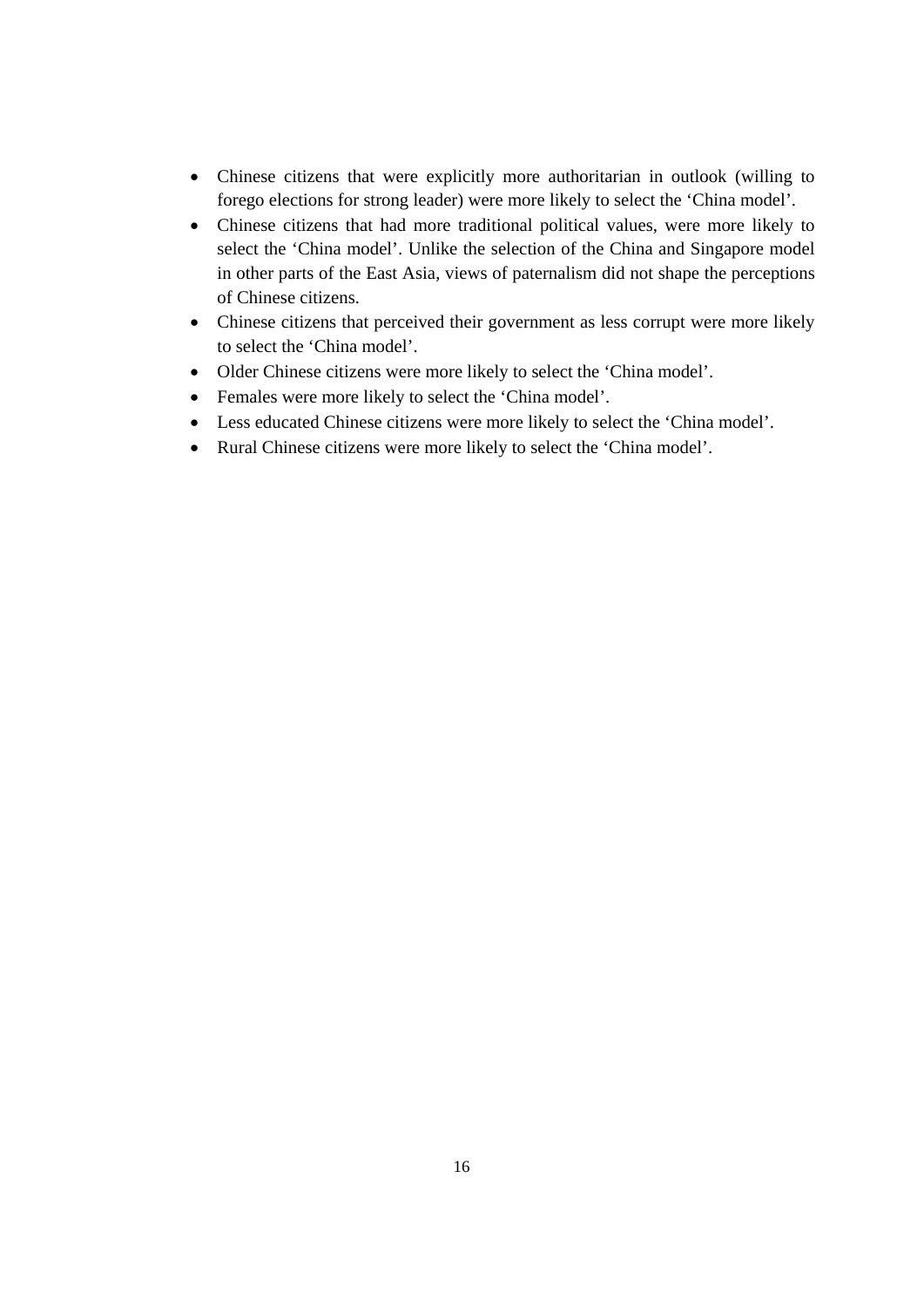| <b>China Model Selection Coefficient</b> |              | Std. Err. | $\mathbf{z}$ |       | P> z  [95% Conf. Interval] |              |
|------------------------------------------|--------------|-----------|--------------|-------|----------------------------|--------------|
| Paternalism1                             | $-0.906458$  | .1076734  | $-0.84$      |       | 0.400 -.3016818            | .1203903     |
| Paternalism 2                            | .1604664     | .1142582  | 1.40         |       | 0.160 -.0634755            | .3844083     |
| Authoritarianism (129) -.3956321         |              | .176667   | $-2.24$      | 0.025 | $-.741893$                 | $-0.0493712$ |
| Equality                                 | .0524992     | .0961713  | 0.55         | 0.585 | -.135993                   | .2409914     |
| Anti-Corruption                          | .4733242     | .1803342  | 2.62         | 0.009 | .1198756                   | .8267728     |
| Economic Perceptions .1826193            |              | .2189113  | 0.83         |       | 0.404 -.2464389            | .6116776     |
| Social Traditionalism -.3247699          |              | .4054946  | $-0.80$      |       | 0.423 -1.119525            | .4699849     |
| Political Traditionalism 2.272679        |              | .4394071  | 5.17         |       | 0.000 1.411457             | 3.133901     |
| Political Interest                       | $-0.182084$  | .1734125  | $-1.05$      |       | 0.294 -.5219664            | .1577983     |
| Gender                                   | .440639      | .2157502  | 2.04         | 0.041 | .0177764                   | .8635016     |
| Age                                      | .0280381     | .0080499  | 3.48         | 0.000 | .0122605                   | .0438157     |
| Education                                | $-0.1942603$ | .0646526  | $-3.00$      |       | 0.003 -.3209771            | $-0675435$   |
| income                                   | $-0996906$   | .0824585  | $-1.21$      |       | $0.227 - 0.2613062$        | .061925      |
| Urban/Rural                              | .5730548     | .2360497  | 2.43         |       | 0.015 .1104059             | 1.035704     |

#### *Table 3: How Chinese View Their Own Model Logistical Regression*

These findings suggest that the 'China model 'within China has support among a different group of people than outside of China. While the theme of authoritarian/political traditional values continues to resonate in support for the model of state capitalism, the background of those supporting their own model in China differs. Female and older citizens within China differ from the male and younger citizens outside of China. Both are less educated citizens, yet those inside supporting the China model view their system as clean, while those outside see the system as corrupt. Those who select the China model within China are more rural. The 'China model' within China has a more traditional base of support than in East Asia as a whole.

#### **Reflections and Implications:**

From outside and within China to the comparison with Singapore, authoritarian state capitalism attracts those who have more authoritarian political outlooks and have more politically traditional attitudes. In East Asia as a whole, outside of China, paternalistic views of government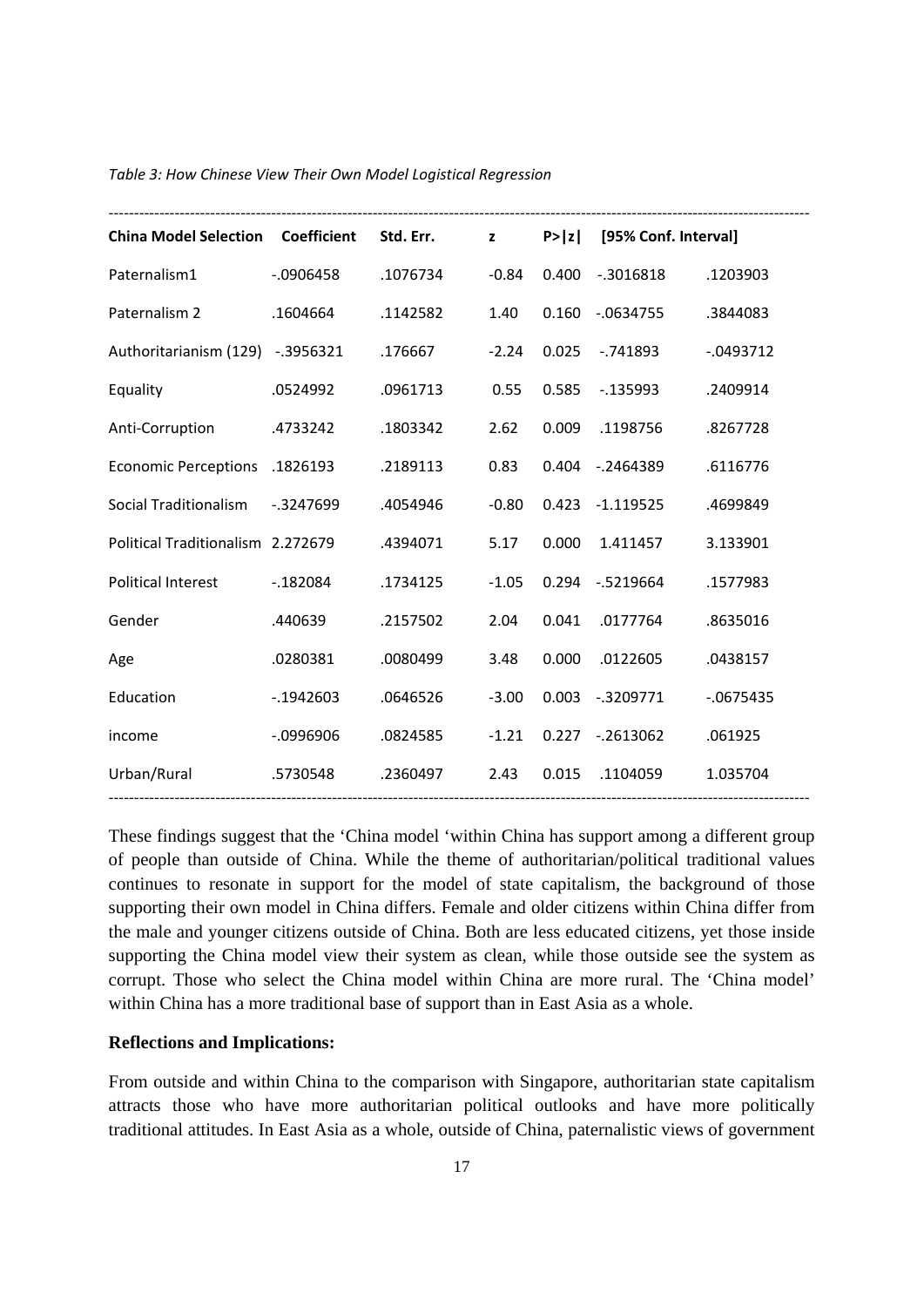are also tied to an authoritarian state capitalism model. East Asian citizens that are more willing to turn over decisions and governance to strong leaders and experts to take care of society are more inclined to support an authoritarian state capitalism model. These findings broadly suggest that there is an affinity between the key elements of the 'China model' and elements of 'Asian values'. It is notable, however, that social traditional views however to not factor in when assessing authoritarian state capitalism.

East Asians make important distinctions in their selections of authoritarian state capitalism, differentiating for example on how they see the important governance issue of corruption and equality. Those that are more accepting of corruption opted for China, less so for Singapore. In the selection of both models, East Asians chose other alternatives for equality, explicitly not connecting the China or the Singapore model with equality. The ABS findings show that views of different regional models are shaped by how they are seen to be implemented and governed.

East Asians views of authoritarian state capitalism are shaped not just by political attitudes. The varied levels of selection of the 'China and Singapore models' among the different countries highlight that history, government promotion of the alternative model and demographic factors shape perceptions. Place matters. Urban citizens showed more affinity to Singapore, for example. Very few Japanese opted for the 'China model.' The Vietnamese were most likely to chose the 'China model,' while the Taiwanese were the most likely to opt for the 'Singapore model'. Those citizens who viewed China as positively influential were more likely to opt for China as a model. East Asian perceptions of Asian models are shaped by the contexts in which they live and the historical environment in which they have been socialized.

The findings also point to changing perceptions. The generational differences in the selection of different models suggest evolving attitudes. The selection of the 'Singapore model' by East Asians outside of Singapore was tied to older citizens, to an era when the 'Singapore model 'was a leader in the region In contrast, younger citizens in East Asia outside of China were more likely to select the 'China model', at a period when China is seen to be rising. This was not the case for younger citizens inside China. Younger Chinese are not as supportive of their own model. The generational differences highlight that views of models change over time and different age cohorts and experiences shape perceptions.

Throughout the discussion, the analysis has pointed to the problem of construct validity. The idea of a 'model' means different things to different people. We used a minimalist view of the model in the analysis, but given the differences and debates about the models themselves, it is important to go further to assess the selection of the model and understand how they are understood. The findings should thus be interpreted with recognition of the differences in the public of what the term 'model' means. The analysis has brought public perceptions into the analysis of models, but further research and study is necessary to fully understand how and why East Asian citizens view different development trajectories as they do.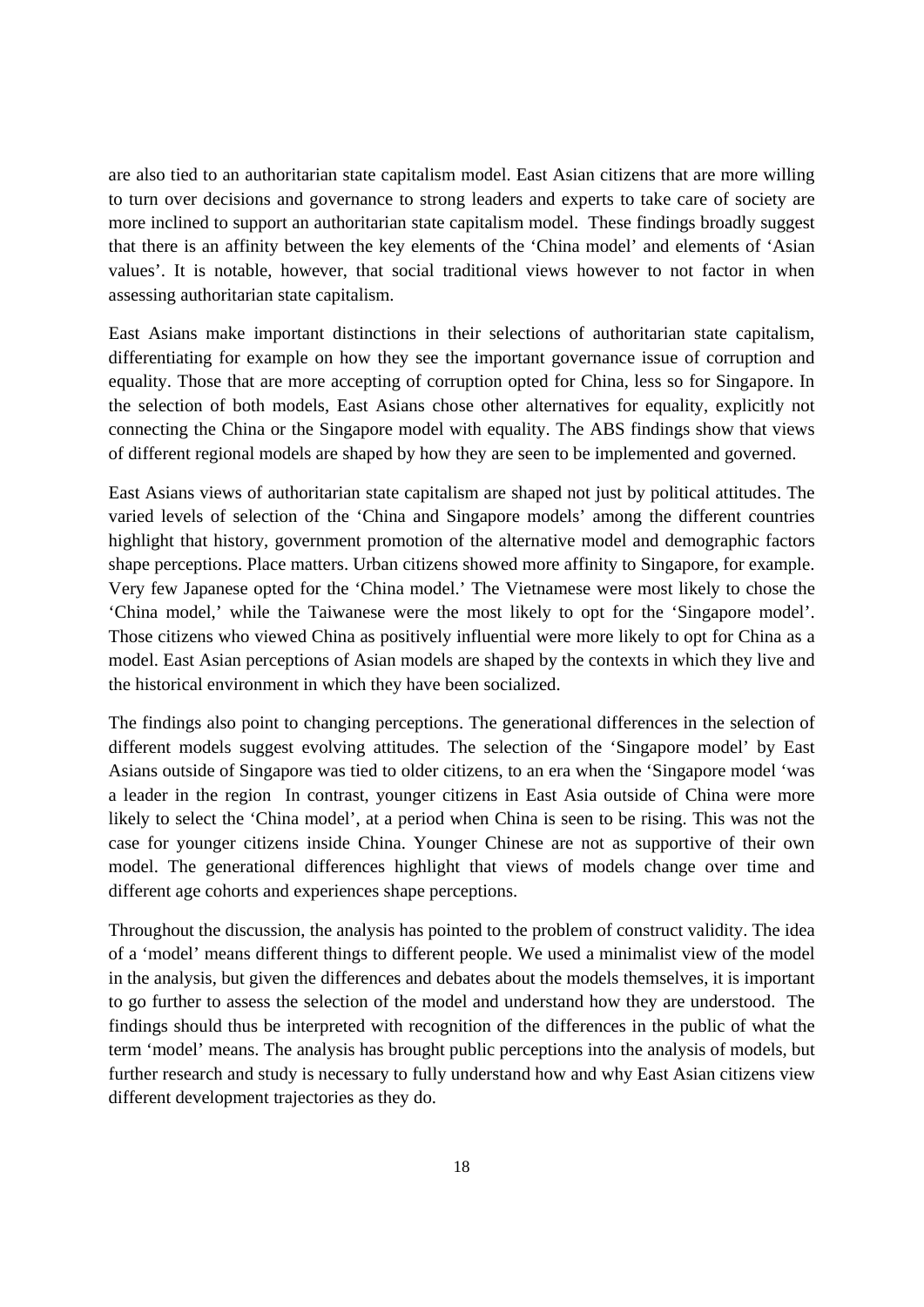#### **References:**

Chen, Minglu, & Goodman, David S. (2012). 'The China Model: one country, six authors.' *Journal of Contemporary China*, *21*(73), 169-185.

Chua Beng Huat. *Political Legitimacy and Housing: Singapore's Stakeholder Society*. London: Routledge Press, 1997.

Davies, M. (2008). 'China's Developmental Model Comes to Africa.' *Review of African Political Economy*, *35*(115), 134-137.

DeHart, M. (2012). 'Remodelling the Global Development Landscape: the China Model and South-South cooperation in Latin America.' *Third World Quarterly*, *33*(7), 1359-1375.

Diamond, Larry. (2012) "The Coming Wave," *Journal of Democracy,* 23/1 (January), pp. 5-13.

Dickson, Bruce. (2011). 'Updating the China Model.' *Washington Quarterly*, *34*(4), 39-58.

Ferchen, Matt. (2012). 'Whose China Model is it anyway? The contentious search for consensus.' *Review of International Political Economy*: 1-31.

Florini, Ann. Hairong Lai and Yeling an. *China Experiments: From Local Innovations to National Reform.* Washington, DC: The Brookings Institution, 2012.

Fukuyama, Francis. (2012) "The Patterns of History," *Journal of Democracy,* 23/1 (January), pp. 14-26.

Habibullah Khan. 'Social Policy in Singapore: A Confucian Model?.'The International Bank for Reconstruction and Development. Washington D.C.: The World Bank, 2001.

Halper, Stefan. *The Beijing Consensus: How China's Authoritarian Model Will Dominate the Twenty-First Century.* New York: Basic Books, 2010.

Henderson, Joan C. (2012). 'Planning for Success: Singapore, the Model City-State?' *Journal of International Affairs*, *65*(2), 69-84.

Ji, Baocheng (2010). 'China's Economic Recovery and the China Model.' *Journal of Chinese Economic And Business Studies*, *8*(3), 215-226

Jacques, Martin. *When China Rules the World: The Rise of the Middle Kingdom and the End of the Western World*. London: Allen Lane, 2009.

Minzin Pei (2012) "Is CCP Rule Fragile or Resilient?' *Journal of Democracy,* 23/1 (January), pp. 27-41.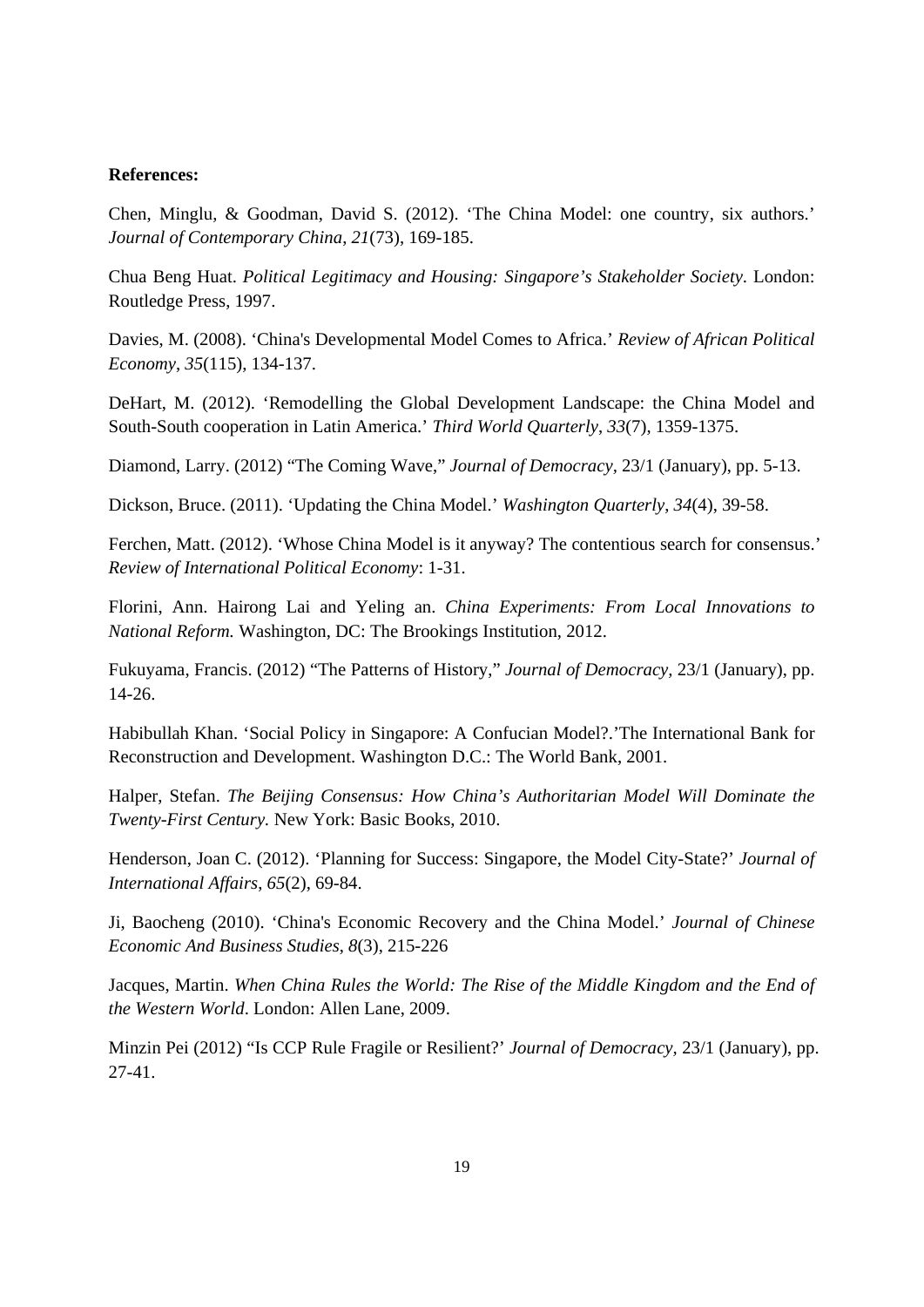Kennedy, Scott. (2010). 'The Myth of the Beijing Consensus' 77. *Journal of Contemporary China*, 19 (65): 461-7.

Naughton Barry. (2010) 'China's Distinctive System: can it be a model for others?' *Journal of Contemporary China* 2010;19(65):437-460.

Navarro, P. (2008). 'A Thousand points of conflict: The dark side of China's economic miracle.' *Operations Research - Management Science: International Literature Digest Service* 48(4/5): 361.

Phang, Sock-Yong. (2007). The Singapore model of housing and the welfare state. In , *Housing and the new welfare state : Perspectives from East Asia and Europe.* (London: Bepress, 2007), pp. 15-44.

Ramo, Joseph Cooper. *The Beijing Consensus*. London: The Foreign Policy Centre, May 2004.

Sarosh, K., Christopher L, E., & Alvin, H. (2012). 'An Assessment of the Singapore Skills Development System: Does it Constitute a Viable Model for Other Developing Countries?.' *World Development*, *30*1461-1476.

Vogel, Ezra. *Four Little Dragons: The Spread of Industrialization in East Asia*. (Cambridge: Harvard University Press, 1991).

Wee, CJW. (2012). 'The end of disciplinary modernisation? The Asian economic crisis and the ongoing reinvention of Singapore.' *Third World Quarterly*, *22*(6), 987-1002.

Wong, J. (1998). 'China's fascination with the development of Singapore.' *Asia-Pacific Review*, *5*(3), 51-63.

Yang, Dali. (2006). 'Economic transformation and its political discontents in China: Authoritarianism, unequal growth, and the dilemmas of political development.' *Annual Review of Political Science*, *9*143-164.

Yao Yang. (2010) 'The China Model and its Future' in Ross Garnaut, J. Golley and L Song (eds.), *China: The Next Twenty Years of Reform and Development*. Canberra: The Australian National University Press, 39-52.

Zhao, Suisheng (2010). 'The China Model: can it replace the Western model of modernization?.' *Journal of Contemporary China*, *19* (65), 419-436.